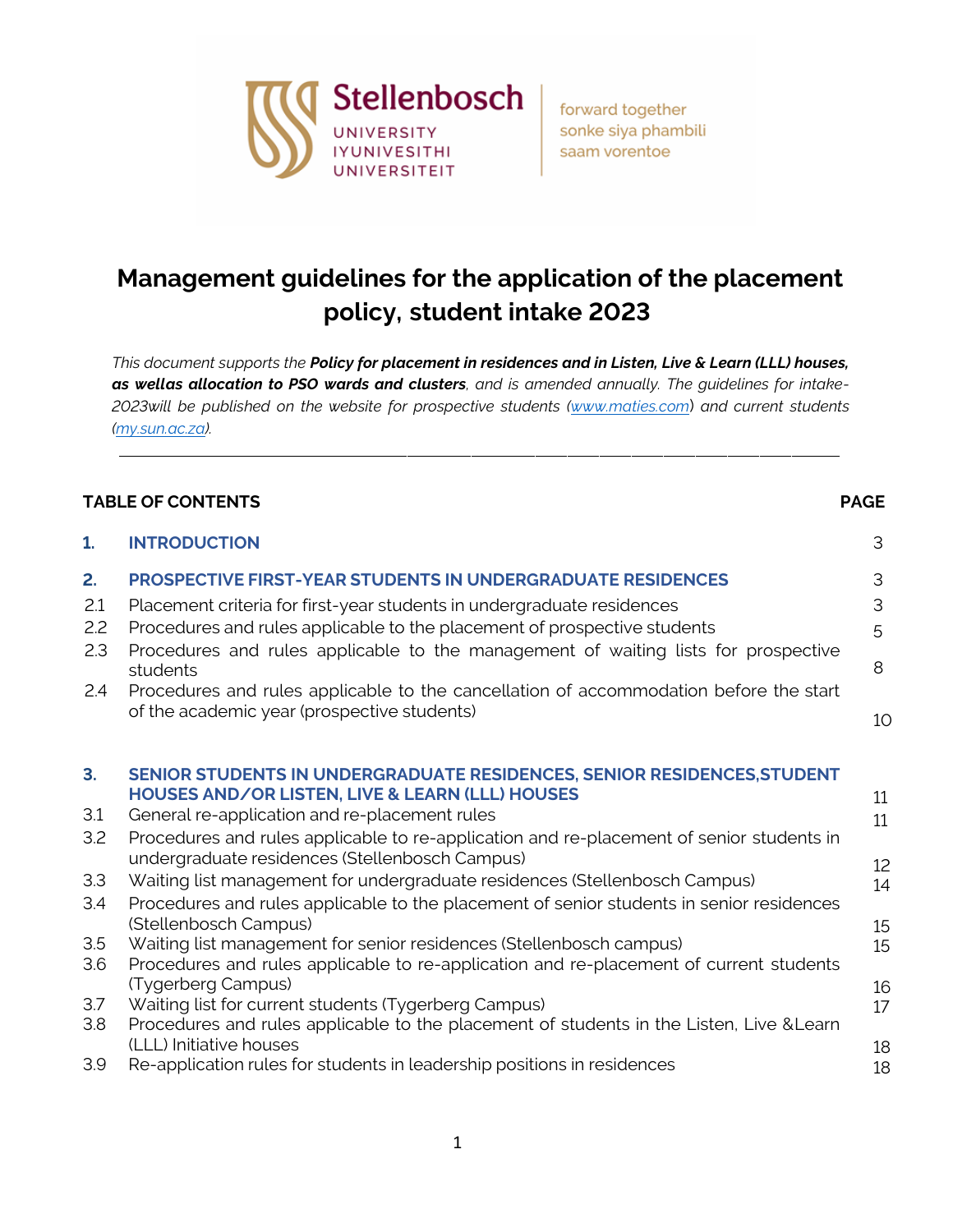|      | 3.10 Procedures and rules applicable to PSO students applying for residence<br>placement and PSO leaders in student houses (HK houses) (Stellenbosch Campus) | 19 |
|------|--------------------------------------------------------------------------------------------------------------------------------------------------------------|----|
| 3.11 | Placement made by Stellenbosch University International (SUI)                                                                                                | 19 |
|      | 3.12 Placement made by Maties Sport (Huis Neethling)                                                                                                         | 20 |
| 4.   | PROCEDURES AND RULES APPLICABLE TO THE TRANSFERING OF STUDENTS                                                                                               | 21 |
| 5.   | <b>PROCEDURES AND RULES APPLICABLE TO ACCOMMODATION FEES</b>                                                                                                 | 21 |
| 5.1  | General rules and procedures                                                                                                                                 | 21 |
| 5.2  | Procedures and rules applicable to the cancellation or termination of residence<br>lodging for current students                                              | 22 |
| 6.   | PROCEDURES AND RULES APPLICABLE TO STUDENTS IN PRIVATE<br><b>ACCOMMODATION (PSO STUDENTS)</b>                                                                | 22 |
| 7.   | <b>RESIDENCE AND ACCOMMODATION RULES</b>                                                                                                                     | 24 |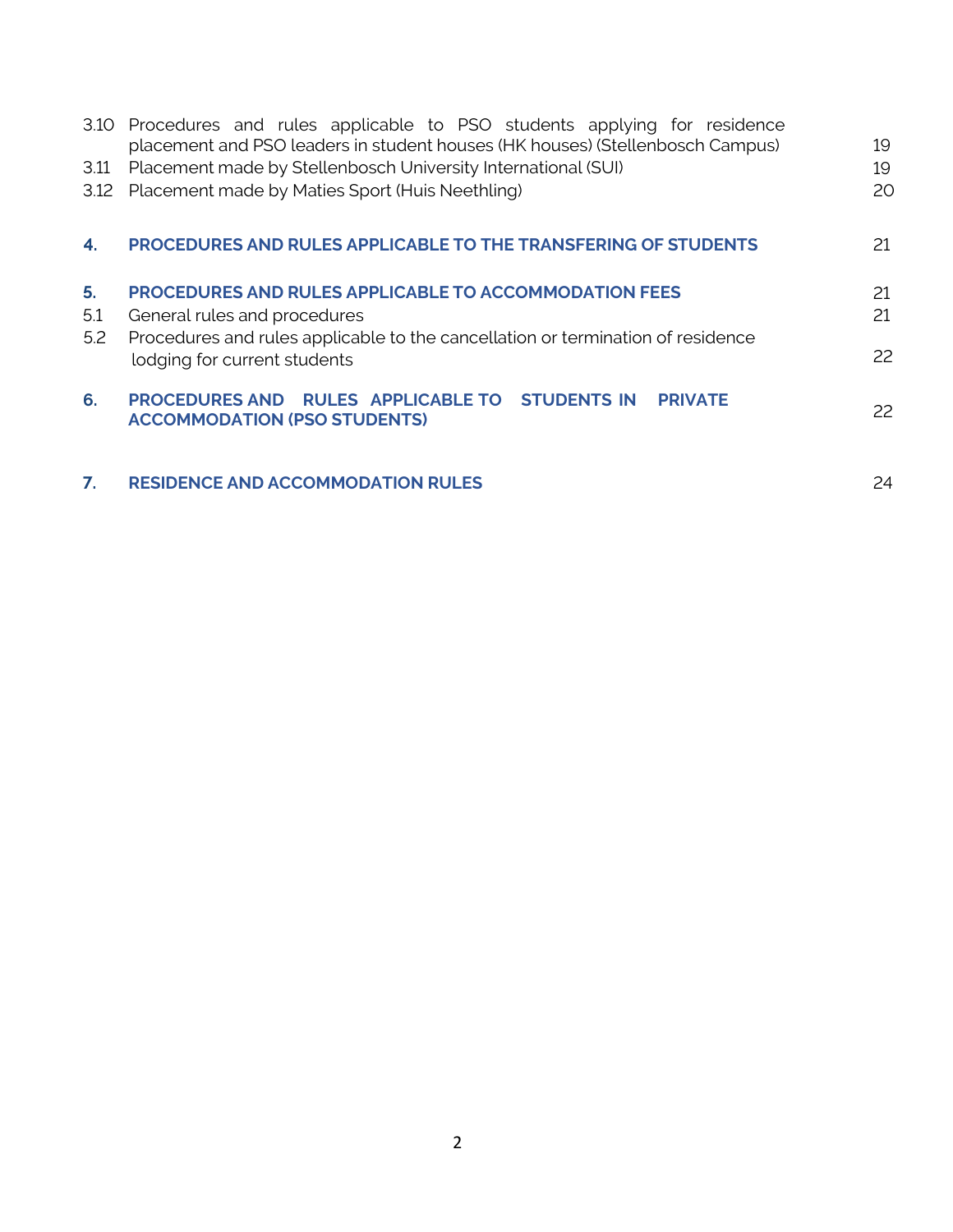# **1. INTRODUCTION**

The Management Guidelines provides the implementation plan of the Residence Placement Policy and should be read in conjunction with the Policy.

The overarching aim of the placement policy is to optimise the entire living environment of students at Stellenbosch University (SU) – both inside and outside the classroom – as an important contributing factor to optimising student success. Students' overall experience of the University contributes to their eventual success or lack thereof. The University, therefore, has a responsibility to utilise and organise that experience to the best of its ability.

A first guiding principle in the policy is *excellence* strengthened by *diversity*. This is considered throughout, along with all the other provisions in the placement policy. Diversity is regarded as a vital contributing factor in the development of healthy communities, as well as student excellence. The University, therefore, also wants tocreate diversity-rich environments in the SU student communities. In this way, the University acknowledges that students are diverse in many respects (not only in terms of race), and this diversity needs to be reflected in the composition of studentcommunities, including residences and other living environments. In addition, the diversity profile that the University is pursuing in the residences mustbe in line with the longer-term diversity objectives set by the institution. In this way, the policy aims to bring about greater inclusivity by assuring all students that their diversity, collectively, will eventually contribute to greater excellence.

A second important principle in the policy is that the most vulnerable students should preferably be accommodated in residences. This, among otherreasons, is why senior students should move from largely undergraduate residences to other types of accommodation, such as senior residences, LLL houses or PSO wards, after the normal duration of their undergraduate programme.

# **2. PROSPECTIVE FIRST-YEAR STUDENTS IN UNDERGRADUATERESIDENCES**

#### **2.1 Placement criteria for first-year students in undergraduate residences**

- 2.1.1 *Placement category – academic performance*: Placement mainly occurs according to academicperformance. If applicants apply in their grade 12 year, the residence placement offers in thiscategory are based on the applicant's grade 11 end-of-year results, as required upon application.If the student has already matriculated, the grade 12 final examination marks are used as a criterion of academic performance.
- 2.1.2 *Placement category – diversity:*
	- 2.1.2.1 As far as diversity is concerned, students are classified according to the following five factors: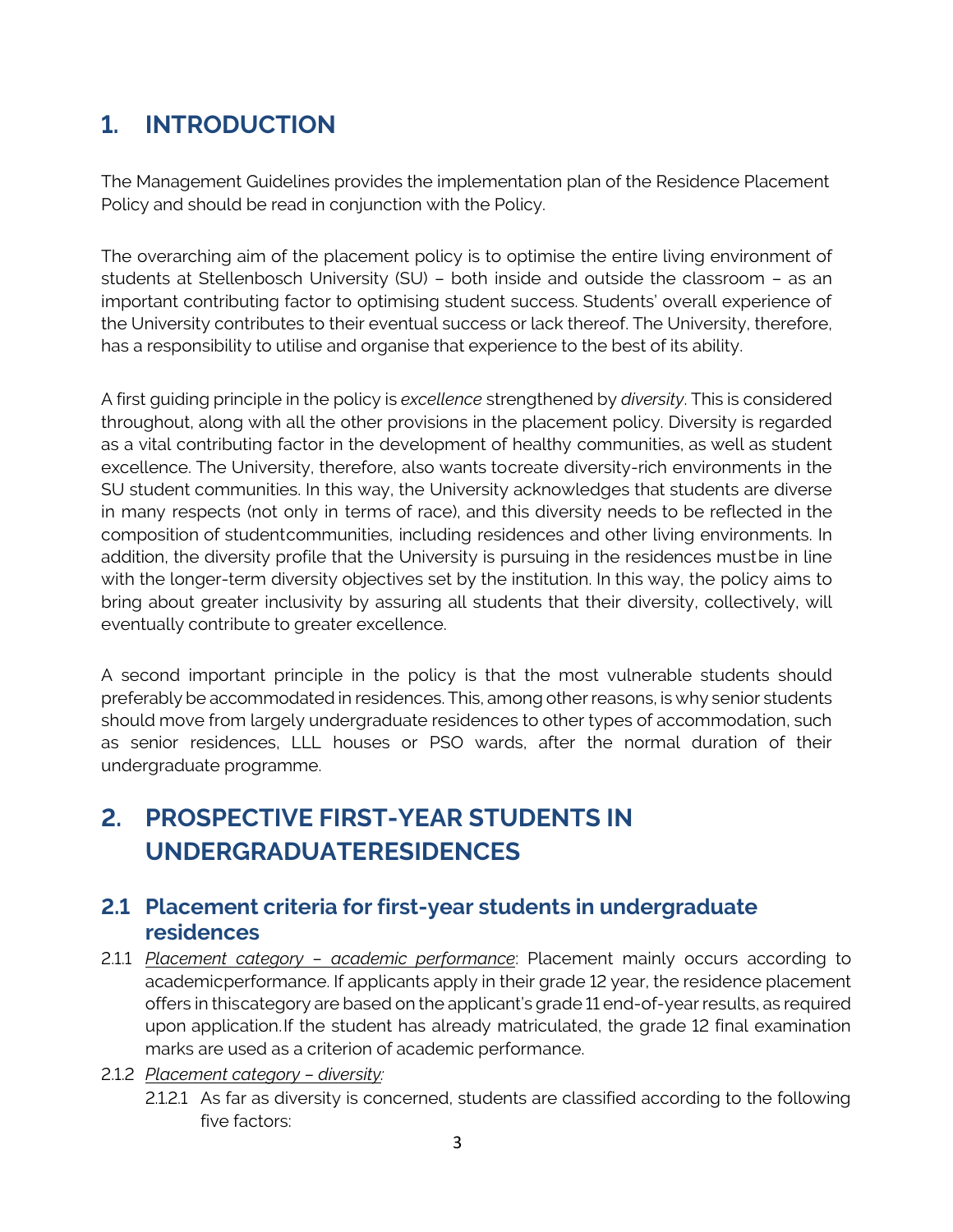- (a) South African or foreign citizenship.
- (b) Language preference (Afrikaans, English or other).
- (c) Race (Asian, Black African, coloured, Indian or white).
- (d) First-generation or non-first-generation student.
- (e) Socio-economic class (for students who require financial support and qualify for bursaries such as NSFAS).
- 2.1.2.2 Each year, management determines a diversity profile that should be pursued in the next round of placements. The profile is calculated considering the University's objectives and the existing student composition.
- 2.1.2.3 Notwithstanding their diversity profile, no newcomer first-year student with an average of less than 60% in grade 11 or 12 will be placed in a residence, unless for extraordinary reasons, for example, if the student requires to be enrolled for an extended degree programme (EDP), a physical disability that necessitates residence placement or if a specific target should be met.
- 2.1.3 *Placement category – special placements:* Placement according to further special provisions inthe policy takes place in close conjunction with the first two placement categories, namely academic performance and diversity, and does not represent additional placements<sup>3</sup>: :
	- 2.1.3.1 **Bloemhof Bursary Fund Trust (BBT) placements**: 40 women + 5 men = 45 in total. The names of the applicants must reach the Student Accommodation Office by an agreed date each year. The nominations for placement are not made by the University, but by BBT in accordance with a legal agreement between BBT and SU.
	- 2.1.3.2 **EDP placements**: at least 40 women + 40 men = 80 in total. These placements are spread equally across the residences (approximately four per residence).
	- 2.1.3.3 **Sport placements**: 35 women + 35 men = 70 in total. The proposed target for AfricanBlack, coloured, Indian and Asian students is 40% of the placements. The names of the applicants must reach the Student Accommodation Office by an agreed date each year. Maties Sport is responsible for nominating the students for placement. Placements in Huis Neethling, a high-performance sports residence, are also done byMaties Sport.
	- 2.1.3.4 **Rector's discretionary placements**: these placements are based on strategic reasons, as requested by the Rector.
	- 2.1.3.5 **Placement of students with physical disabilities**: students with disabilities that impair movement are placed as their physical constraints necessitate University accommodation. Placements are done in consultation with the Disability Unit.
- 2.1.4 *Tygerberg Campus placements:*
	- 2.1.4.1 At the Tygerberg Campus, placements are done according to recruitment bursaryallocations and academic performance.
	- 2.1.4.2 Financial support based on financial need is also continuously taken into account as acriterion for placement.
	- 2.1.4.3 In circumstances where places are limited, factors such as distance from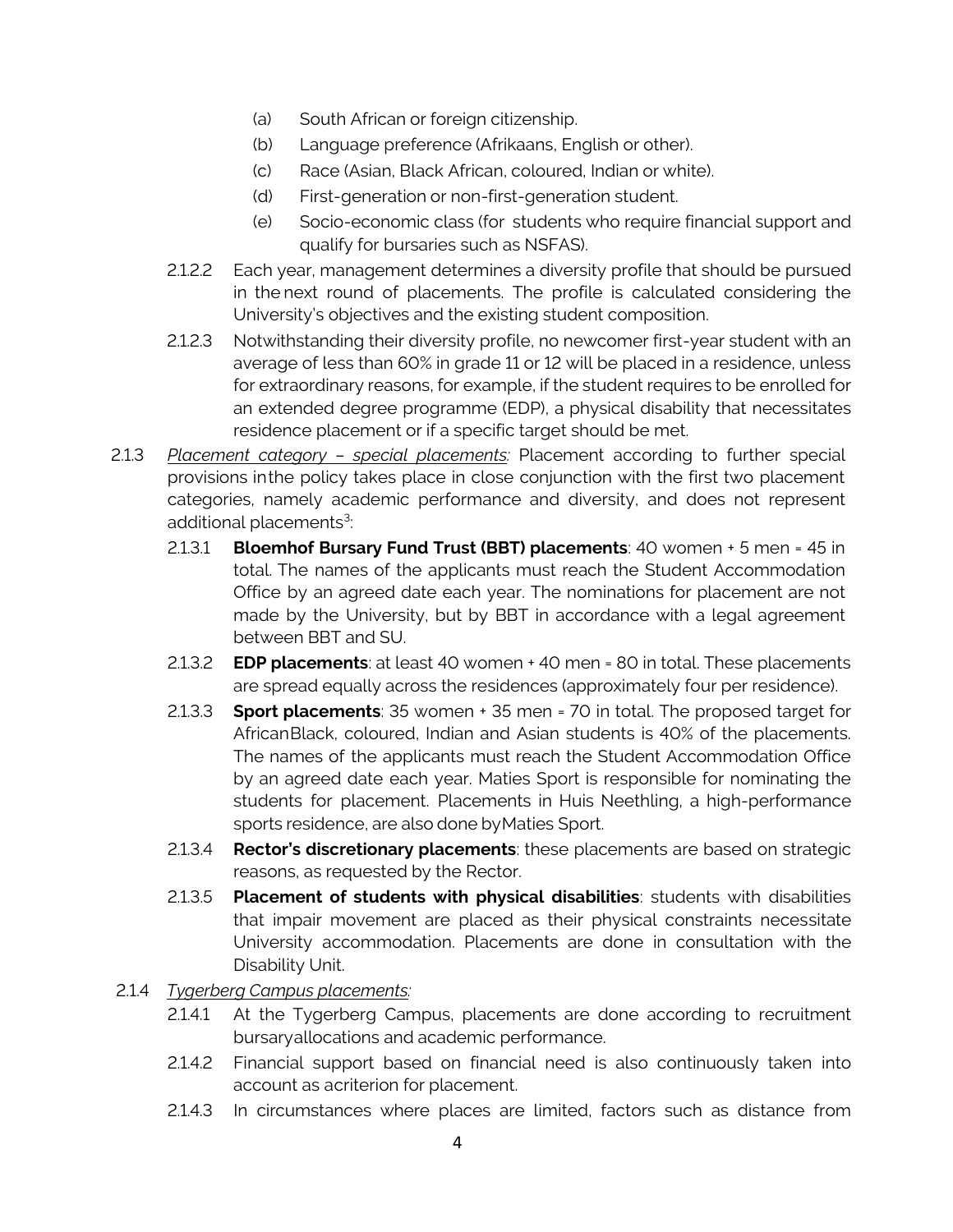campus andexceptional personal circumstances are considered.

- 2.1.4.4 The overall demographic composition of all residence placements is also monitoredin relation to the demographic composition of programmes.
- 2.1.5 The Registrar, being the University manager within whose centre of responsibility the policy falls, is responsible for determining the annual amendments of specific numbers and/or percentages, and other details required for the application and implementation of the policy.

## **2.2 Procedures and rules applicable to the placement of prospective students**

- 2.2.1 The placement policy makes provision for specific placement categories. The policy is availableon the website for prospective students at [www.maties.com](http://www.maties.com/) ('Accommodation').
- 2.2.2 Accommodation in residence is limited and subject to a selection process. **As a result, there is no guarantee that students will receive a place in residence or a place in a residence of their choice.**

2.2.3 To be considered for residence placement, applicants should receive an offer from the University. Should applicants' programme choices be subject to extensive selection (such as a programme in the Faculty of Medicine and Health Sciences), it is advised that an alternative programme choice should be indicated. By doing so, prospective students can ensure that they are considered for a place in a residence for their alternative choice, even if they are not admitted to their first study choice.

- 2.2.4 Residence applications form part of the general application form for admission to SU. Prospective students can apply online at [www.maties.com](http://www.maties.com/) or may phone Client Services on 021 808 9111 for any assistance.
- 2.2.5 Residence applications for **2023** close on the **31st of July** of the year of application. Late applications will not be considered.
- 2.2.6 Residence applications on the **Tygerberg Campus:**
	- 2.2.6.1 Please note that MBChB, Dietetics, Nursing as well as Physiotherapystudents (including late selections at the beginning of the academic year) are not allowed to use University accommodation on the Stellenbosch Campus, as these programmes are offered at the Tygerberg Campus from the first year of study.
	- 2.2.6.2 Even if you were granted a residence placement at the Stellenbosch Campus based on selection to your second-choice programme, **a place in a residence at theTygerberg Campus is not guaranteed**.
	- 2.2.6.3 Selected Occupational Therapy (in their first year) and Speech-Language and Hearing Therapy students (in their first and second year) will not be accommodated at the Tygerberg Campus. They can apply for residence placement at the Stellenbosch Campus, as these programmes are offered at the Stellenbosch Campus in the first year and first and second years respectively.
	- 2.2.6.4 It is the responsibility of the applicant to find private accommodation if he/she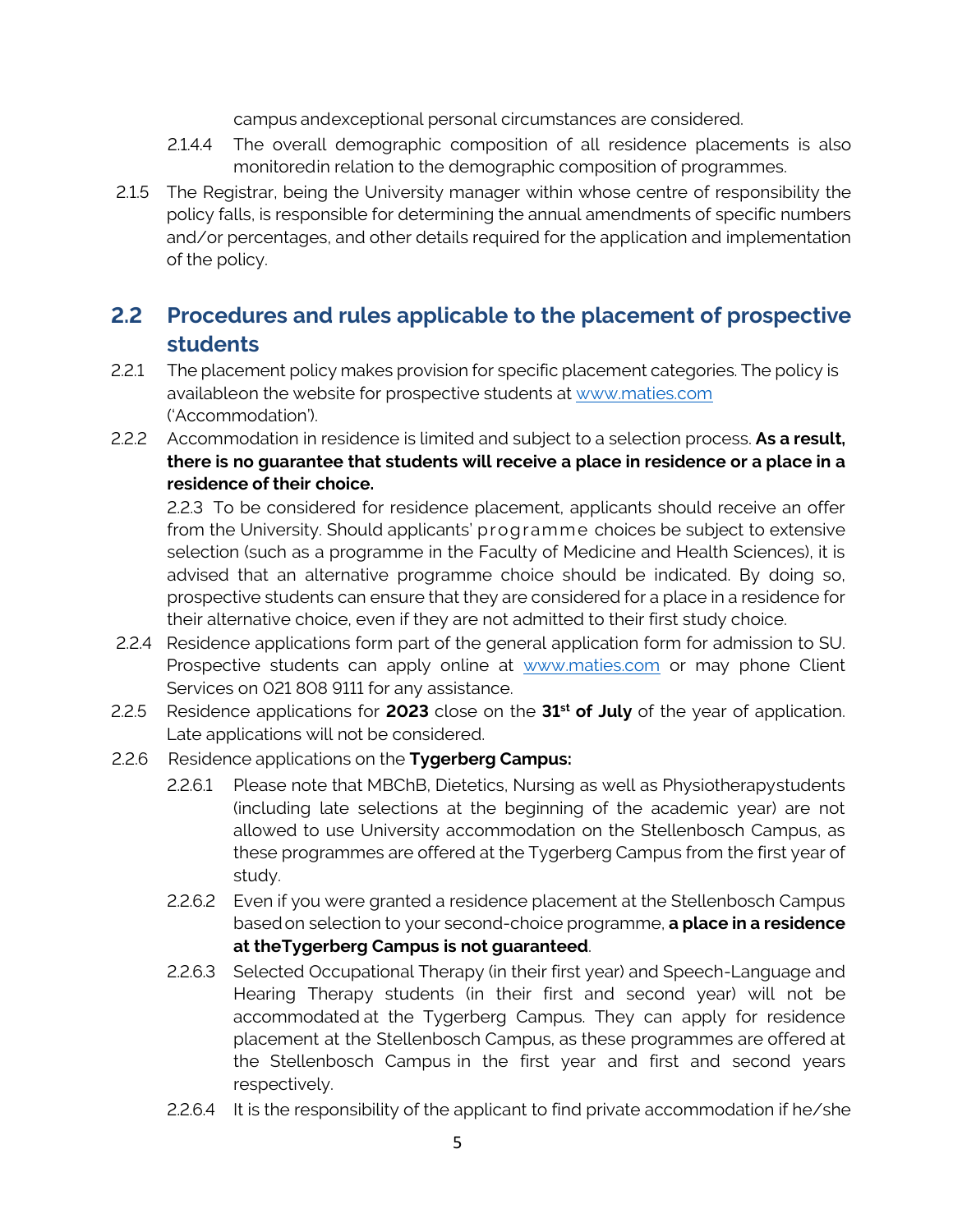has not received a residence placement at the Tygerberg Campus.

- 2.2.7 Students who are admitted to the following programmes are not accommodated in residences on the Stellenbosch Campus: BAgric (Elsenburg), a programme at the Business School (Bellville Campus) or a Telematics Education Programme (distance learning).
- 2.2.8 Students who register for subjects or modules at the University that **do not lead to the awarding of a full qualification from the University (special students)** do not qualify for a place in a residence.
	- 2.2.8.1 This rule applies to students who hold leadership positions in residence as well.
	- 2.2.8.2 Special or short course students, as well as students who gain admission to the SciMathUS (or similar) programme, are not accommodated in a University residence.
- 2.2.9 Full-time registered students at the University who also work full-time in the same study yearand are remunerated for their work may not use University accommodation.
- 2.2.10 Offers will be made to applicants according to the placement criteria. The application status of students who have received an offer in a Stellenbosch residence will be changed to 'Reserved' on [www.maties.com.](http://www.maties.com/) At this stage, students have not yet been allocated to a specific residence.

#### 2.2.11 **Payment of acceptance amount**:

- 2.2.11.1 Applicants will receive a placement letter, requesting them to pay an acceptance amount of R8 200 by a certain date.
- 2.2.11.2 The payment of the acceptance amount confirms that the applicant has accepted the place in the residence, the terms of the placement policy, the management guidelines, as well as the terms and conditions that are sent to the applicant along with the reservation letter (and are published on [www.maties.com\)](http://www.maties.com/).
- 2.2.11.3 Should the acceptance amount not be received by the deadline, the student's application for residence placement will be cancelled. The student's residence placement application status on [www.maties.com](http://www.maties.com/) will therefore be changed to 'Cancelled'.
- 2.2.11.4 South African Students: The acceptance amount of R8 200 forms part of the **compulsory first instalment** of R16 400 of the student's residence fees, which is payable in full at registration.
- 2.2.11.5 International Students:
	- (a) The University's International Office also regards the residence acceptance amount as part of the compulsory 1<sup>st</sup> instalment for residence fees. The full first instalment for residence fees of R25 000 and meal quota of R15 000 is payable at registration.
	- (b) For more information regarding fees for internationalstudents please visit www.sun.ac.za/international > international students > fees.
	- (c) Once the compulsory acceptance amount of R8200 for residence is reflected on the student account, the student may request a letter of confirmation for accommodation for visa application purposes from [interhouse@sun.ac.za](mailto:interhouse@sun.ac.za)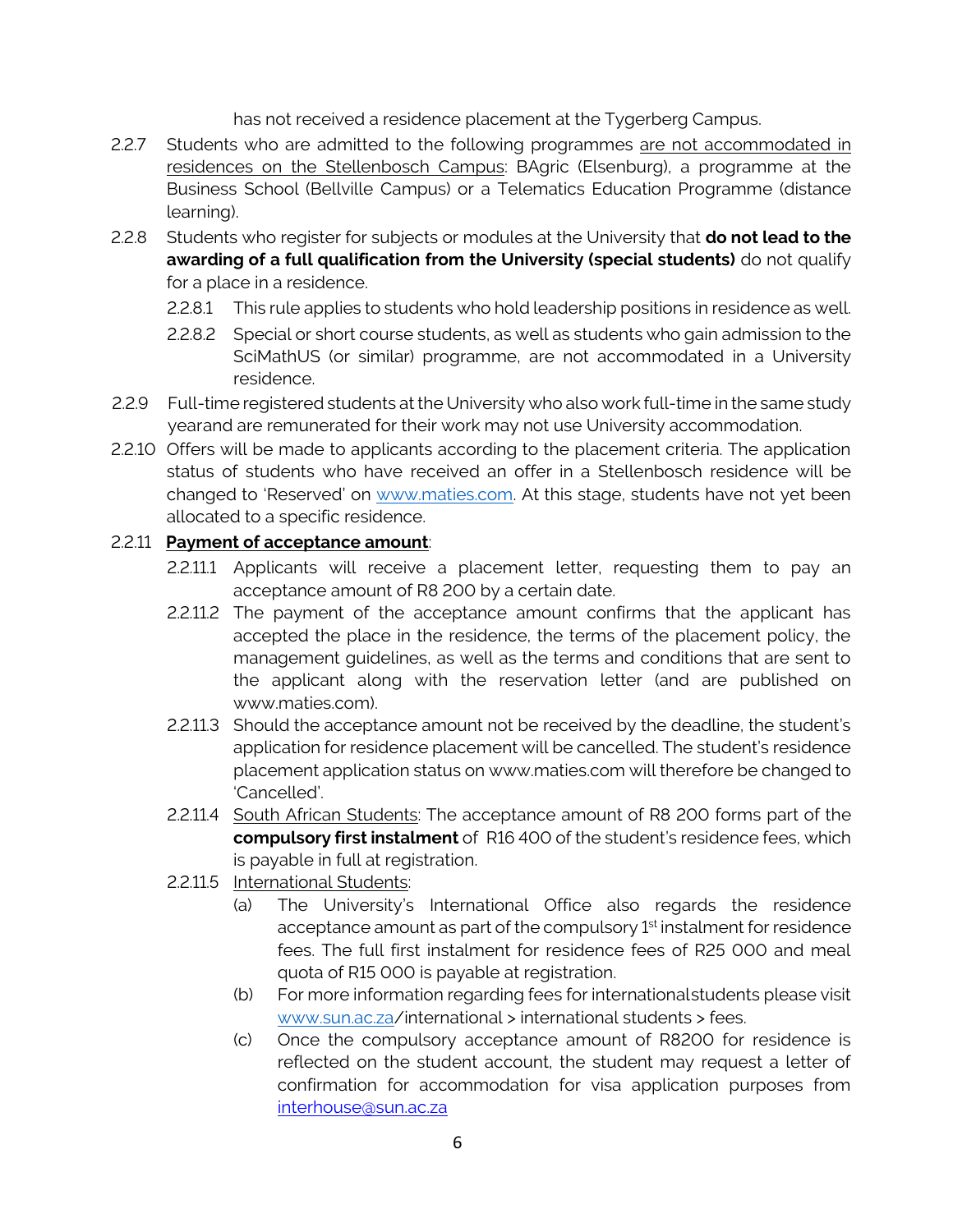#### 2.2.11.6 Financial need:

- (a) Based on the socio-economic information the student provided with their application to Stellenbosch University, they could be requested to pay a **reduced acceptance amount** of R500 within **30 calendar days**, to secure a place in residence.
- (b) If a student receives **financial assistance based on need**, the student can be exempted from the acceptance fee. If proof of this bursary is submitted, the student may be considered for placement (based on places available).
- 2.2.11.7 The banking details for payment of the acceptance amount are as follows:

| Cash deposits:                              | Online payment by credit card:               |
|---------------------------------------------|----------------------------------------------|
| Bank: Standard Bank                         | Go to www.sun.ac.zaClick on "Students" Click |
| Account name: US Studentefees Account       | on "Fees"                                    |
| number: 063163225 Account type: Cheque      | Click on "Payment options" Follow the steps  |
| Branch code: 050610 or 051001 Reference:    | Email proof of payment to                    |
| SU student number (first eight digits only) | studentaccounts@sun.ac.za                    |
| Email proof of payment to                   |                                              |
| studentaccounts@sun.ac.za                   |                                              |
|                                             |                                              |
|                                             |                                              |

- 2.2.12 After the reservation process has been concluded, placement in specific residences takes place. This usually happens toward the end of **September.** The residence in which the student is placed will appear under 'Application Status' on [www.maties.com](http://www.maties.com/) and will also be confirmed in a placement letter.
- 2.2.13 The placement procedure for the **Stellenbosch Campus** will be completed by **31 October**.
- 2.2.14 If, at any stage, a student is no longer interested in receiving place in residence, the place should be cancelled by sending an email to [info@sun.ac.za.](mailto:info@sun.ac.za)
- 2.2.15 The following points need to be noted regarding placement in a University residence:
	- 2.2.15.1 Place in residence is limited; therefore, the University cannot guarantee a placement in a residence or a placement in a residence of the student's choice.
	- 2.2.15.2 If not placed in one of the preferred residences, it means that the category under which the student would have been placed in those residences had already been filled (see 'Placement categories' in section 2 in this document).
	- 2.2.15.3 In accordance with the principles of the residence placement policy aimed at ensuring an even spread of students from diverse backgrounds from all residences,no transfers between residences will be permitted.
	- 2.2.15.4 The University treats all students alike, irrespective of whether their parents also studied at Stellenbosch University and does not give preferential treatment based on alumni status.
	- 2.2.15.5 As we use various placement categories, it is possible for students with lower marksto be placed before those with higher marks.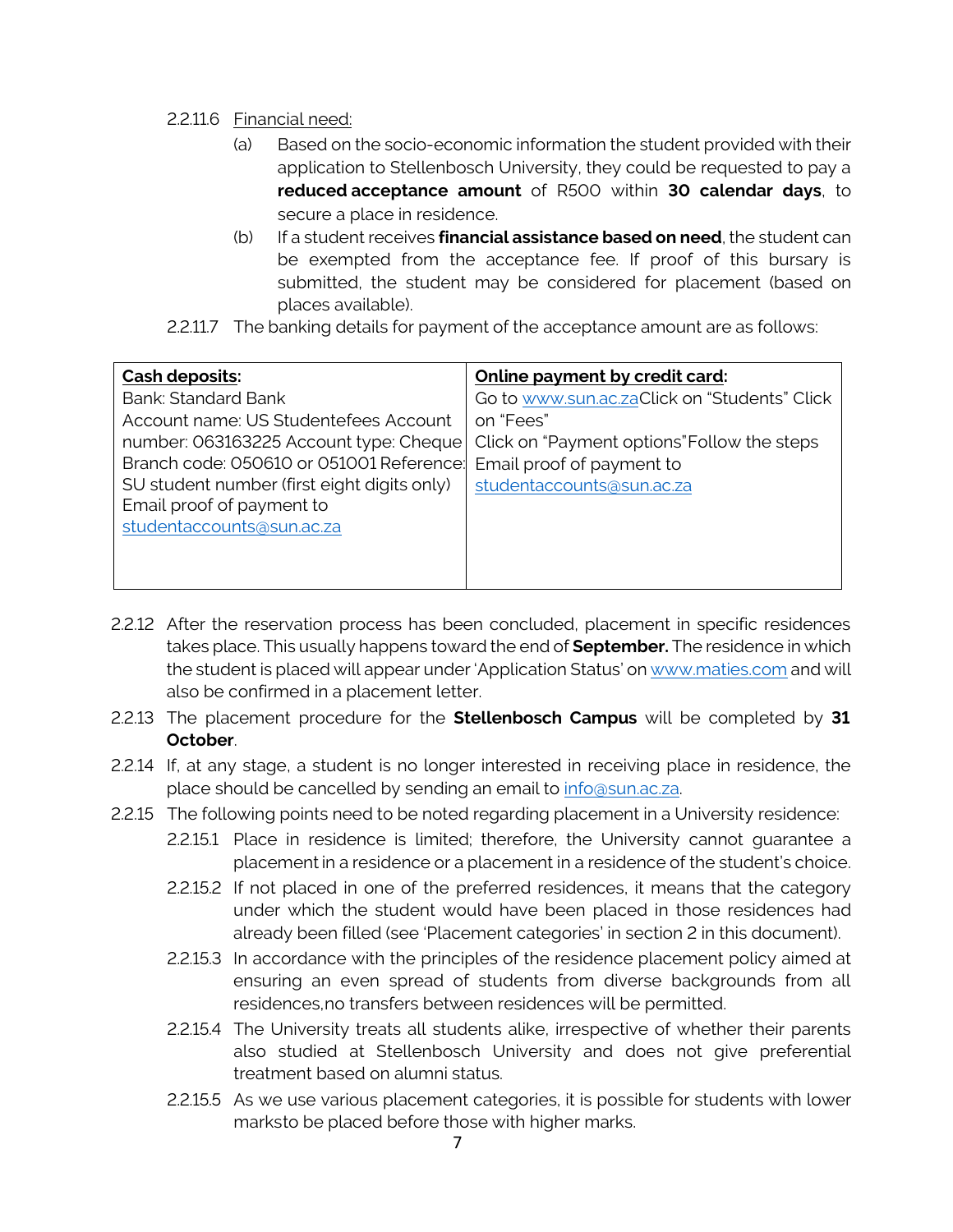- 2.2.15.6 There are NO single rooms available for first years, except in Majuba and Metanoia.
- 2.2.15.7 The University considers only senior students for placement in student houses and University apartments.
- 2.2.15.8 All residence placements are conditional. Residence placement does not guarantee admission to the University. If, for example, a student does not meet the University'sadmission requirements at the end of grade 12, any residence placement offered to the student will fall away.
- 2.2.15.9 There is little parking space on campus. Senior students receive preference when residence and street parking bays are allocated.
- 2.2.15.10 Residences on the Stellenbosch Campus are vacated during the June and December holidays, and students are expected to remove all their belongings from their rooms prior to their departure. Most residences do, however, have storage facilities.
- 2.2.16 If the applicant has not been given a reserved or confirmed place in a residence by **31 October**, it means the application for residence placement was unsuccessful. The University will confirm the status with the applicant in early November. It will also be published under 'Application Status'at [www.maties.com.](http://www.maties.com/) If the student still wishes to be considered for place in a residence on the Stellenbosch Campus, they may register on the electronic residence waiting list at [www.maties.com](http://www.maties.com/) from **1 November,** or visit [www.maties.com](http://www.maties.com/) ('Private accommodation') to secure private accommodation.

## **2.3 Procedures and rules applicable to the management of waiting lists forprospective students**

#### 2.3.1 **November waiting list**

- 2.3.1.1 If a student still wishes to be considered for a place in a residence on the StellenboschCampus after the completion of placements at the end of October, he/she can register on the electronic residence waiting list at [www.maties.com](http://www.maties.com/) from **1 November**.
- 2.3.1.2 The waiting list is active until 31 January and as from **1 February** a new waiting list for registered students will open.
- 2.3.1.3 Please note the following:
	- (a) The same placement categories are used as for other placements (see paragraph 2.1 of this report). It is, therefore, possible that a student who is lower down on the waiting list can be placed before another student who is higher on the list, based on one of the placement categories.
	- (b) **In accordance with the residence placement policy, preference will be given to students on the waiting list who are funded based on financial need.** Distance and exceptional personal circumstances will also be taken into account when financially needy students are prioritized on the waiting list.
	- (c) Students' positions on the waiting list will change constantly as further candidates register.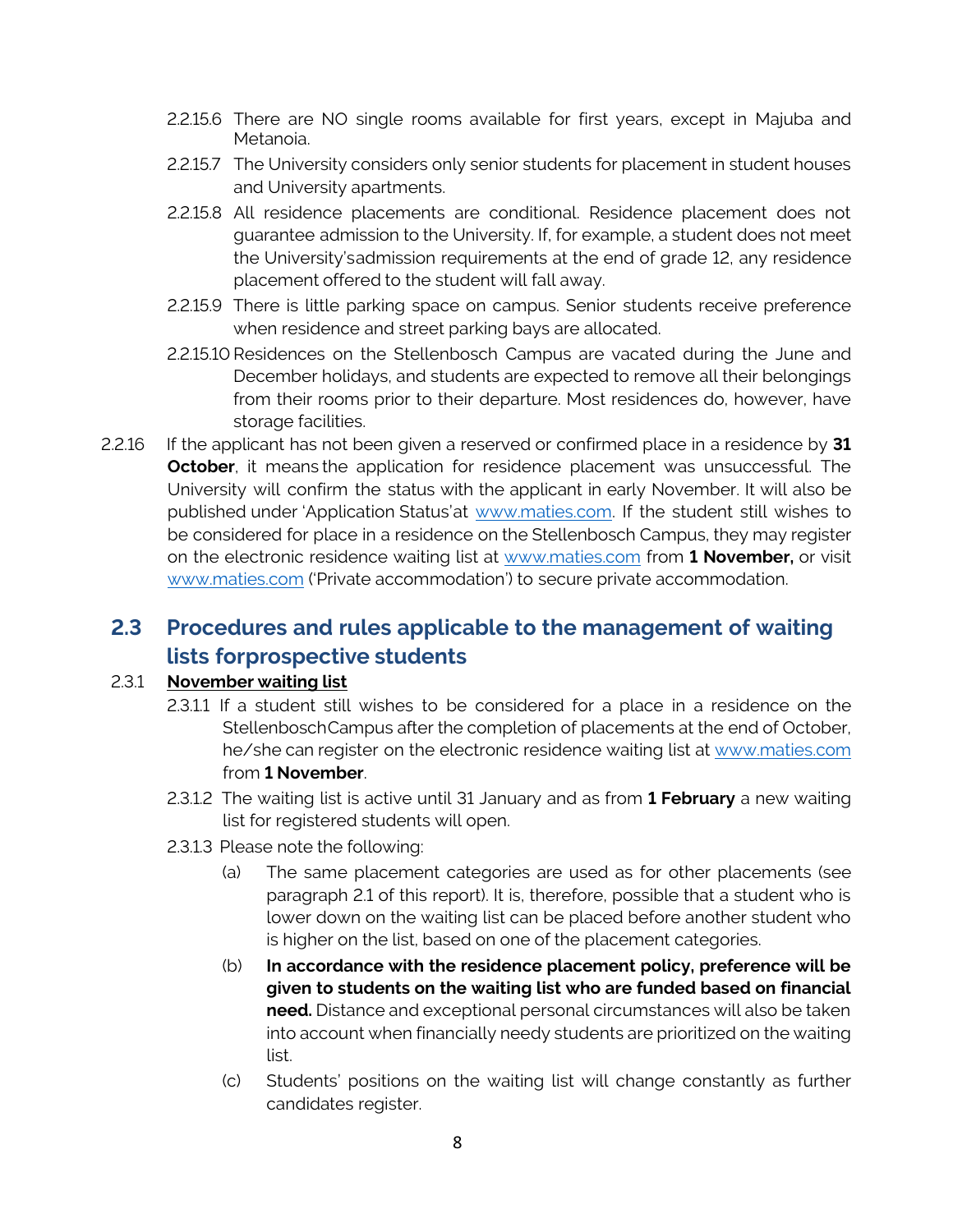- (d) As far as academic performance is concerned, the matric results will be used as soon as the University has received and verified these results. When a place becomes available in a residence, the Student Accommodation Office will make an offer regardless of the specific residence choice made on the waiting list.
- (e) Please keep in mind that a place in residence or in the residence of choice is, at this late stage, limited. Considering private accommodation options are strongly recommended. Vi[sit](http://www.stayatstellenbochuniversity.co.za/) [www.maties.com](http://www.maties.com/) ('Private accommodation') for more information on private accommodation.

#### 2.3.2 **February waiting list**

- 2.3.2.1 The November electronic waiting list expires on **31 January**, and a new waiting list then opens. Students who wish to place their names on this new February waiting list can do so at my.sun.ac.za('Accommodation', then 'Residence waiting list (current students)').
- 2.3.2.2 Unfortunately, at this late stage there is no guarantee that a student will receive a place or be placed in the residence of their choice.
- 2.3.2.3 As far as academic performance is concerned, the University will take the student'sfinal examination marks (grade 12) into consideration.
- 2.3.2.4 Students' positions on the waiting list will continue to change as further candidates,register and others cancel.
- 2.3.2.5 **The placement criteria (see paragraph 2.1), and specifically the regulation in 2.3.1.3 (b) will still apply.** 
	- (a) In accordance with the residence placement policy, preference will be given to students on the waiting list who are funded based on financial need.
	- (b) Distance and exceptional personal circumstances will also be taken into account when financially needy students are prioritized on the waiting list.
	- (c) This means that a student with a lower grade 12 average or who registered on the waiting list at a later stage, may be placed above a student with a higher academic average.
- 2.3.3 If a student cancels his/her awarded place in a residence, or cancels after having moved into a residence, or turns down an offer of a place in a residence, the student will move down on the waiting list, as the University has in fact already given the student a turn to accept a placement.
- 2.3.4 The Student Accommodation Office will contact students with a residence placement offer via telephone and email. If a student fails to respond within the requested turnaround time, the student will be prioritized for the next available space should they still wish to take up a space and will therefore retain their place on the waiting list.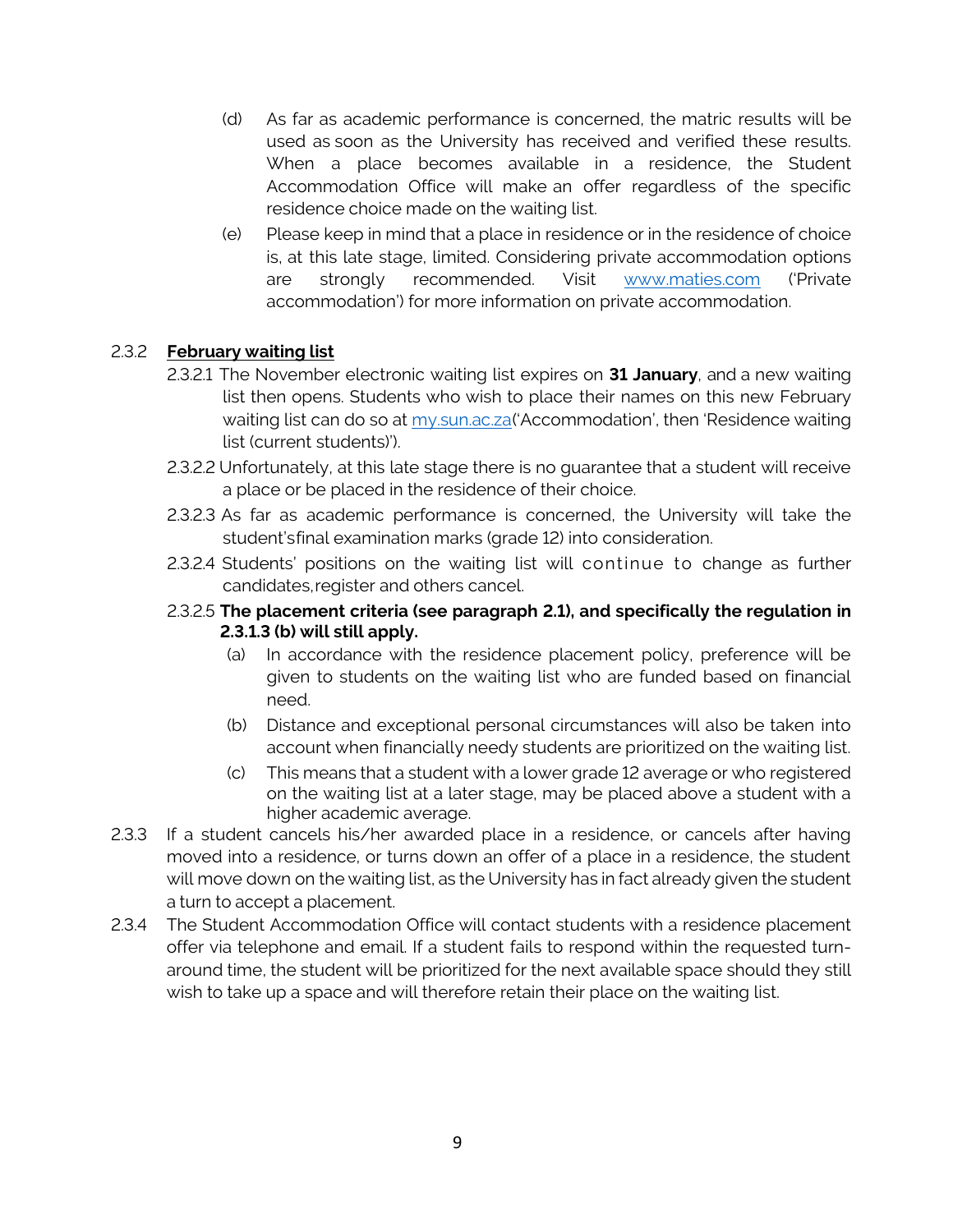## **2.4 Procedures and rules applicable to the cancellation of accommodation before the start of the academic year (prospective students)**

- 2.4.1 Cancellation of residence accommodation is only accepted if submitted in writing. **Prospectivestudents** who wish to cancel their residence accommodation are therefore required to send an email to [info@sun.ac.za,](mailto:info@sun.ac.za) citing their student number and the reason for the cancellation.
- 2.4.2 Without having submitted such a notice, students will not come into consideration for any reimbursement of the acceptance amount.
- 2.4.3 The date of receipt of the written notice will be used as the official date for calculating any monies owed.
- 2.4.4 In the event of cancellations, the acceptance amount will be dealt with as follows:
	- 2.4.4.1 For cancellations **before or on 31 October** of the year preceding the intended year oflodging, the full residence acceptance amount will be reimbursed.
	- 2.4.4.2 Where the residence acceptance amount needs to be reimbursed, students arerequired to complete the bank details form.
	- 2.4.4.3 Any cancellation after 31 October is subject to a cancellation fee of **R900.**
	- 2.4.4.4 Students should cancel their placement at least a week after the release of the National Senior Certificate results, to ensure that a replacement is found. The full acceptance amount will otherwise be forfeited.
	- 2.4.4.5 **Students who have failed to arrive at the residence by the commencement of the welcoming programme without any prior arrangements, will forfeit the full acceptance amount, and the University reserves the right to cancel their residence places**.
	- 2.4.4.6 Students who are not admitted to the programme for which they have applied or who, owing to circumstances beyond their control, are unable to use the residence placement in respect of which they have already paid the required acceptanceamount, may apply for the reimbursement of the acceptance amount by way of a fully motivated letter. The letter should be addressed to the Student Accommodation Office and be sent to [info@sun.ac.za.](mailto:info@sun.ac.za)
	- 2.4.4.7 The reimbursement of any monies, however, ultimately rests with the University.
- 2.4.5 **A place in a residence is allocated for the full academic year. Should students cancel their accommodation after the start of the academic year, a cancellation fee to the value of 30% of the outstanding residence fees will be payable, if no replacement is found from the Student Accommodation Office waiting list**.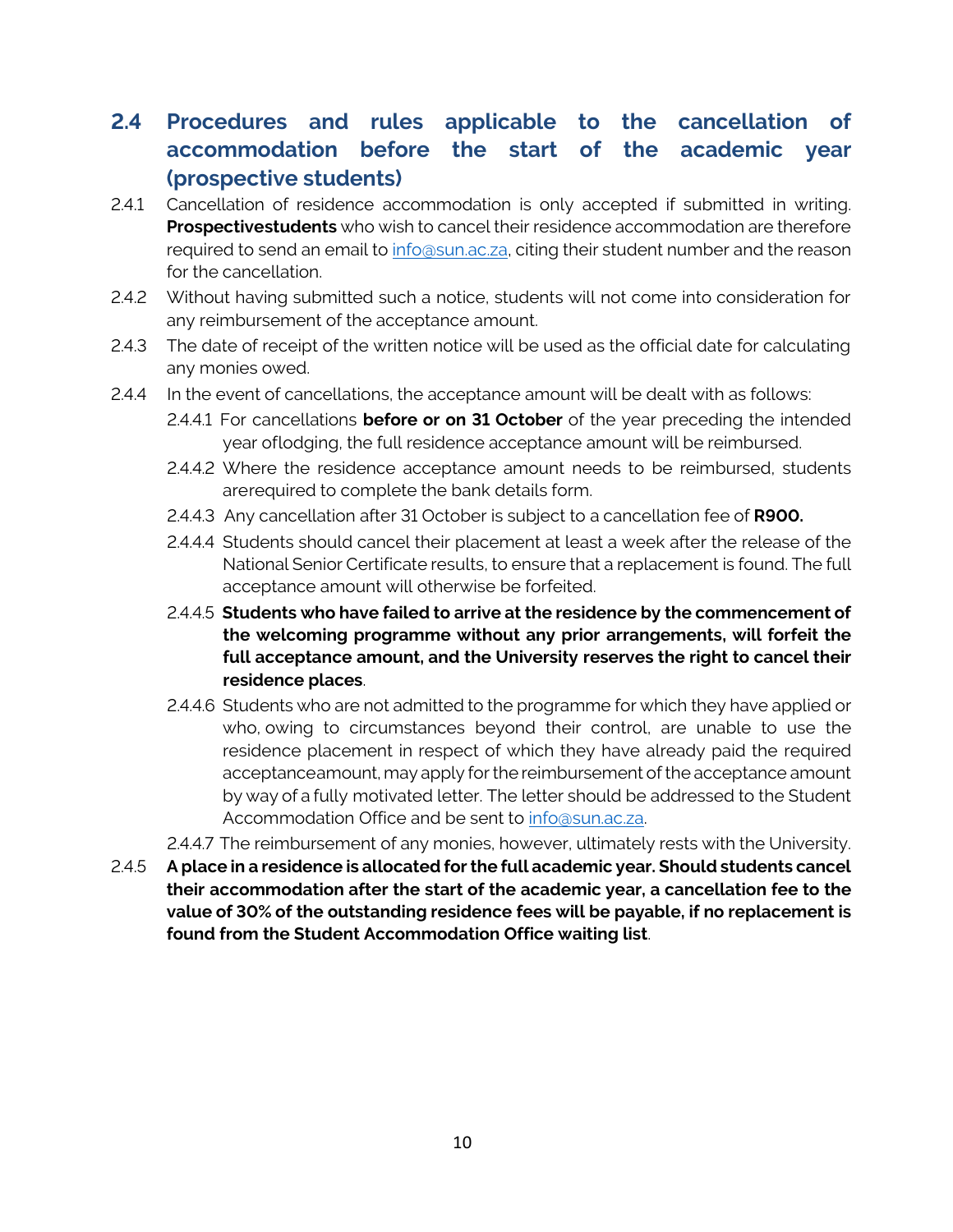# **3. SENIOR STUDENTS IN UNDERGRADUATE RESIDENCES, SENIOR RESIDENCES, STUDENT HOUSES AND/OR LISTEN, LIVE & LEARN(LLL) HOUSES**

#### **3.1 General re-application and re-placement rules**

- 3.1.1 All placements remain subject to the provisions of the University's placement policy. It is thus not a given that any resident of any residence will be placed in a residence or a specific residence in the next year.
- 3.1.2 As a point of departure, the university aims to allocate at least 40% of the available spaces in undergraduate residence to first-year students.
- 3.1.3 **Closing dates**: All students (Tygerberg and Stellenbosch Campus) who already live in a University residence or privately, must apply electronically at my.sun.ac.za before **31 July** every year to be readmitted to a University residence.
- 3.1.4 **Academic criteria:** Such applications will only be considered if the students concerned have, in the University's opinion, delivered proof of **satisfactory academic performance** and **if there are enough available residence places**. Please see par 3.2.4 in this regard.
- 3.1.5 **Duration:** In the light of the principle that the most vulnerable students, i.e. first-year students, should be accommodated in residences as far as possible, senior students in **undergraduate residences** may as a rule only reside in those residences for the **normal duration of the undergraduate programme** for which they initially registered. Students may reside in **senior residences, student houses and LLL houses** for a **maximum of three years**, even if they have already been living in an undergraduate residence.
- 3.1.6 **Registration for full-time programme**: Students must be registered for a full-time programmeto be eligible to stay in University housing. If a student does not register by the end of February of the academic year, he/she will not be accommodated in a residence and the place will be cancelled and allocated to a student from the waiting list.
	- 3.1.6.1 Students who register at the University for subjects or modules that do not lead to the awarding of a full qualification (special students) also do not qualify for a place ina residence. This includes students who hold leadership positions in residence.
	- 3.1.6.2 Special or short course students, as well as students who obtain admission to the SciMathUS (or similar) programme, are not accommodated in a University residence.
	- 3.1.6.3 Students who are registered as full-time students at the University, who also work full-time in the same year and are remunerated for their work, may not use University accommodation.
- 3.1.7 **Campus:** Students who follow either of the following programmes (including late selections at the beginning of the academic year) do not stay in residences on the Stellenbosch Campus: BAgric (Elsenburg); a programme at the Business School (Bellville Campus); MBChB; Physiotherapy; Dietetics; or Telematics Education Programme (distance learning). Students following the programmes Occupational Therapy and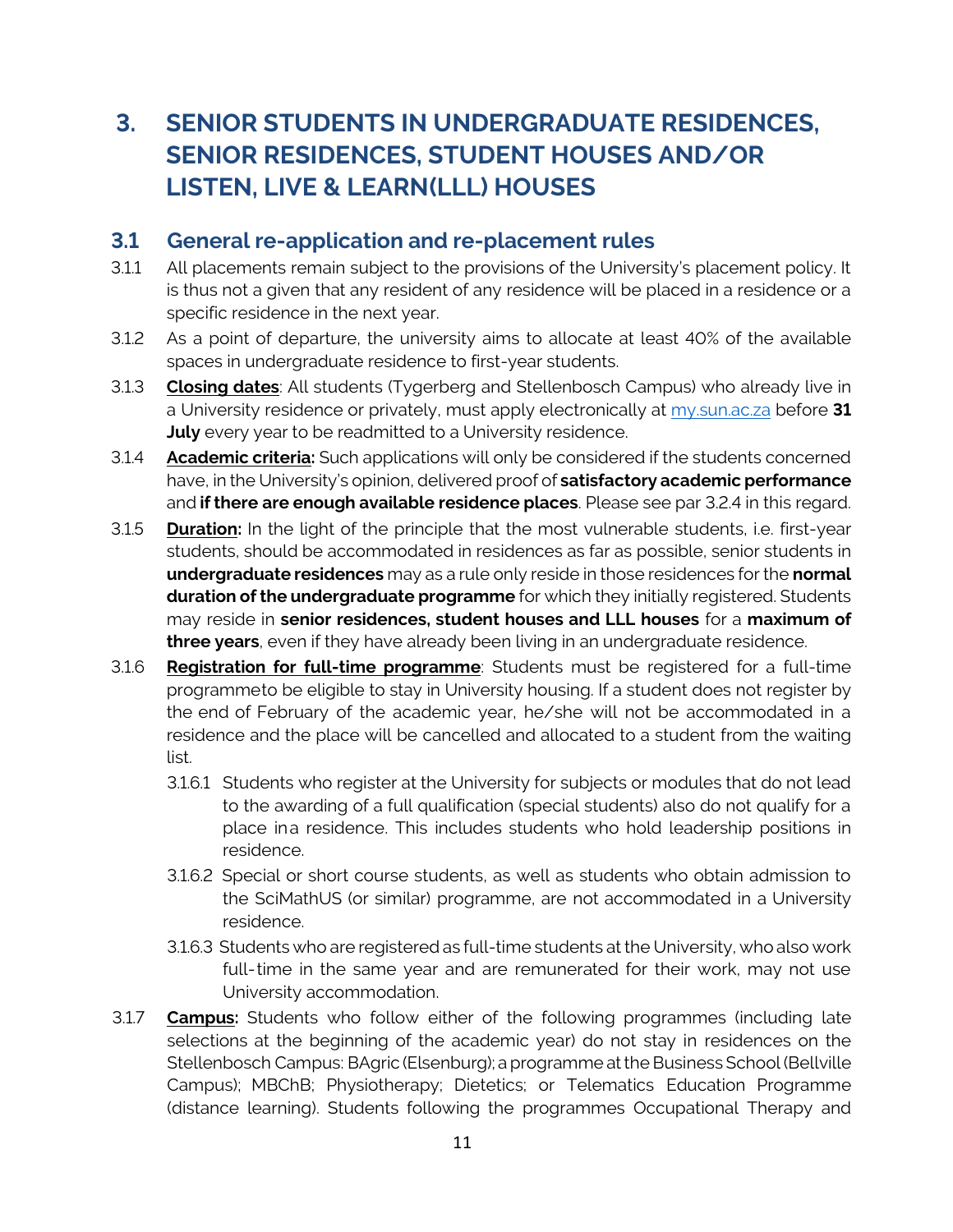Speech-Language and Hearing Therapy may apply forresidential accommodation on the Stellenbosch Campus in their first year (Occupational Therapy) and first and second years (Speech-Language and Hearing Therapy).

3.1.8 **Students with physical disabilities that necessitate residence placement:** Students with physical disabilities that necessitate residence placement must please contact the Student Accommodation Office at [info@sun.ac.za](mailto:info@sun.ac.za) as well as the Disability Unit at [disability@sun.ac.za.](mailto:disability@sun.ac.za)

## **3.2 Procedures and rules applicable to reapplication and replacement of senior students in undergraduate residences (Stellenbosch Campus)**

- 3.2.1 An application for a replacement to a residence that is submitted by existing occupants of undergraduate and senior residences with a view to any particular year will be assessed based on their academic performance in the June and November/December examinations of the preceding year(s).
- 3.2.2 As a rule, students between the ages of 18 and 21 are considered for replacement in undergraduate residences.
- 3.2.3 The University reserves the right to allocate conditionally or to refuse accommodation to students based on their **June results** and study records for the preceding year(s). If students' academic performance renders them non-compliant with the requirements for academic readmission, they will not be allocated a place in a residence.
- 3.2.4 As far as the **requirements for the replacement in residence** on the Stellenbosch Campus are concerned, the following points need to be noted:
	- 3.2.4.1 Replacement requirements for residences are only a provisional indication and may be adjusted upwards from year to year, to meet the stated diversity aims.
	- 3.2.4.2 The minimum module credit requirements for reapplication for continued residenceaccommodation may be adjusted yearly.
	- 3.2.4.3 For the normal duration of a student's curriculum, credits earned are calculated according to the **HEMIS (Higher Education Information Management System) creditsystem** for academic readmission to the University.
		- (a) One HEMIS credit is equal to the total number of module credits that are prescribed for a specific year of study in a specific programme. For example, one HEMIS credit is equal to 126 module credits in the case of the BA first year,133 module credits in the case of the BSc (non-final year), and 144 module credits in the case of the ordinary BCom (non-final year).
		- (b) Full details of the calculations that are done in terms of the HEMIS scale appear under 'Readmission after unsuccessful studies' in Part 1 of the University Calendar.
		- (c) For year-modules for which only a progress mark is available, a progress mark of 48% must be achieved to earn half of the credits for that module. For progress marks below 48%, no credits will be earned for that module.
		- (d) In the case of second-semester and year-modules for which no final mark is available at the end of the year, or where a final mark of 48 was achieved prior to sitting for the second examination, a final mark F = 48 or a class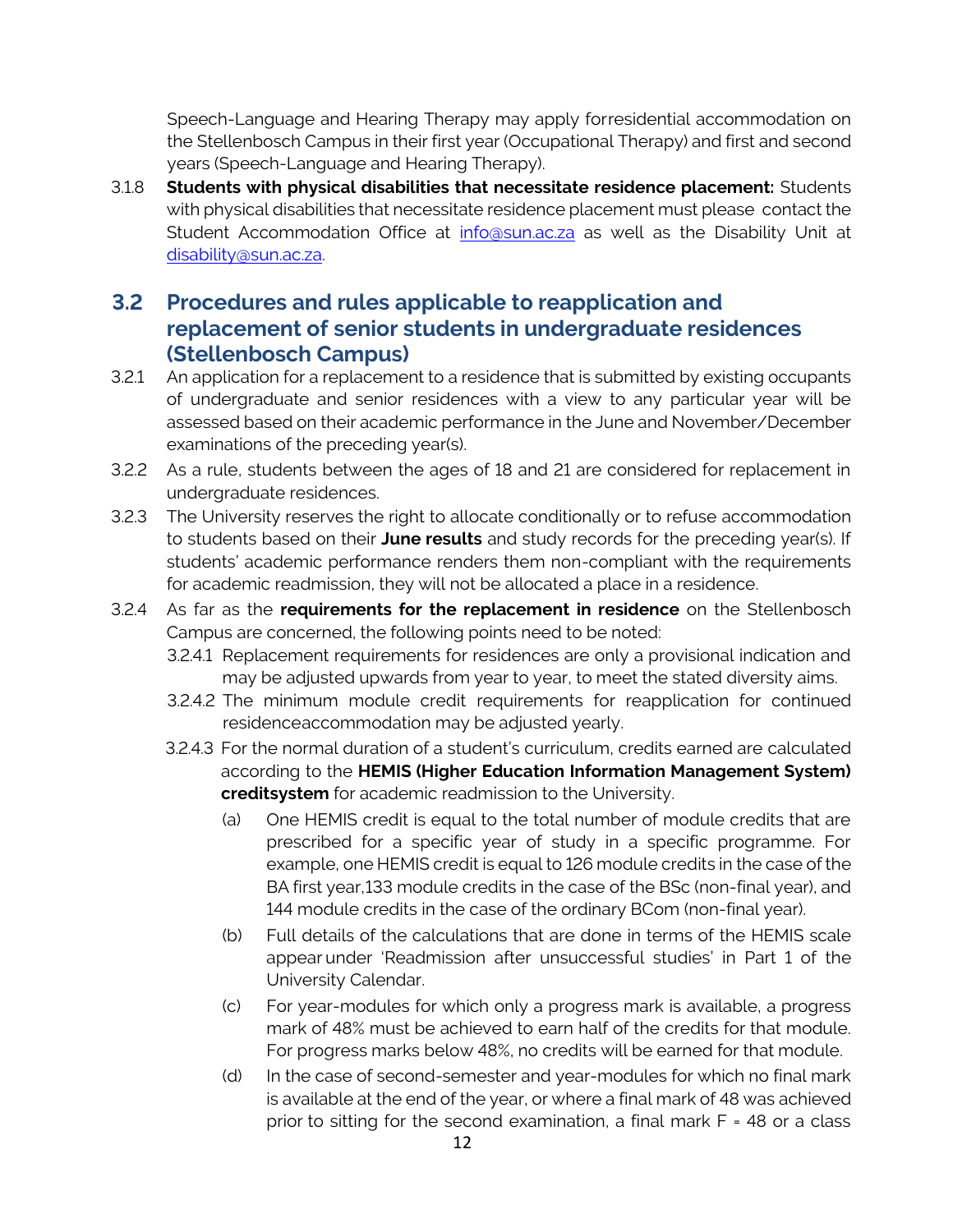mark C = 50is regarded as adequate for the purposes of admission to a residence in the following year.

- (e) If a student repeats a module that he/she has already passed to improve a mark, the credits will not be awarded again as the student has already received the credits in a previous academic year.
- (f) Credits for short courses are not considered for HEMIS calculation.
- (g) Please note that the required HEMIS credits to continue an academic programme differs from the required HEMIS credits for re-placement in a residence.
- 3.2.4.4 A student's academic performance following the assessment mentioned above will determine whether accommodation is allocated conditionally or not allocated at that stage.
- 3.2.4.5 Tables 1 and 2 indicate the required HEMIS credits to be earned in the June examination to qualify for provisional re-placement to a residence in the following year:

#### **Table 1: HEMIS credits based on June examination results in mainstream programmes in order toqualify for provisional readmission to a residence in the following year (sliding scale A1)**

| <b>Historic years</b> | υ,5             | ∸.J  | ت, ع   | .<br>J,J | 7. J                 | - -<br>5,5 |
|-----------------------|-----------------|------|--------|----------|----------------------|------------|
| <b>HEMIS credits</b>  | つつフト<br>∪,∪∪∕ ∪ | 1,16 | 2,0825 | $ -$     | $\sim$ $\sim$<br>U,U | 1.OC<br>≄  |

#### **Table 2: HEMIS credits based on June examination results in approved extended degree programmes in order to qualify for provisional readmission to a residence in the following year (sliding scale B1)**

| <b>Historic years</b> | c,v                      | ---      | <u>_</u><br>-<br> | <u>ິດ F</u><br>J.J | 4.5         | ວ,ວ               |
|-----------------------|--------------------------|----------|-------------------|--------------------|-------------|-------------------|
| <b>HEMIS credits</b>  | <b>Not</b><br>applicable | ⊊<br>U.U | $\cap$<br>エエコニ    | ∸∼                 | <u>.</u> ,, | <u>ാ ഭ</u><br>しぃし |

- 3.2.4.6 Students in **extended degree programmes** (EDPs) are not assessed in terms of the provisional residence readmission criteria (according to sliding scale B1, Table 2) following the June examinations in year 1. However, after the December examinations, EDP students are required to meet the HEMIS credit requirements for readmission to a residence in the following year.
	- (a) From year 2, the residence readmission requirements above will apply, first in terms of sliding scale B2, followed by B1. Should EDP students need to apply for readmission to a faculty, they will lose their residence placement. Years 4,5 and 5,5 above (in Tables 1 and 2) apply to students in leadership positions.
	- (b) Should a student fail to make use of the June examination opportunity, calculations are based on the class mark, which must be 48% or higher to carry

any credit weight. In the case of a year-module, the progress mark must be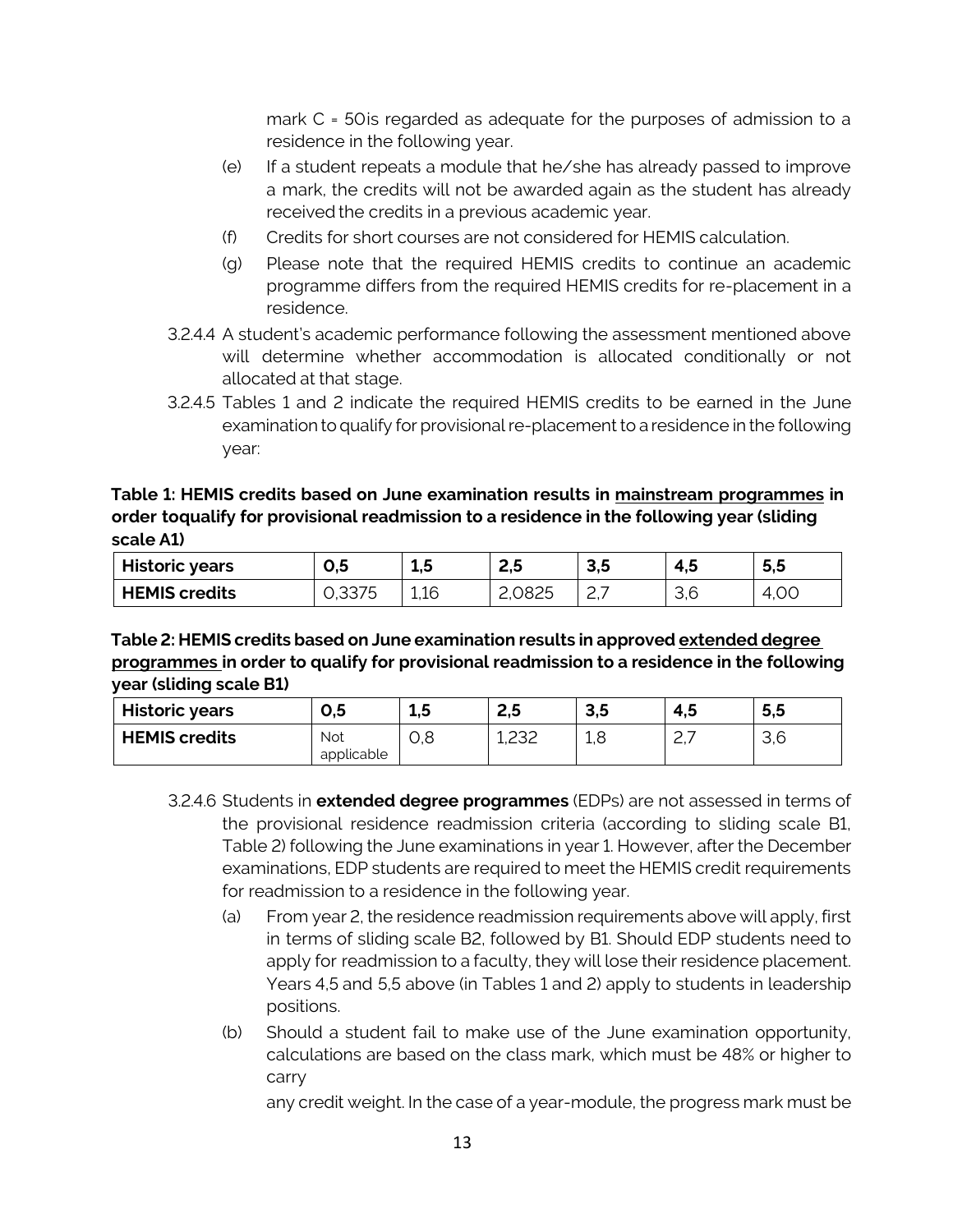48% or higher, in which case the student will have earned half ofthe module credits.

- (c) Apart from the requirements in Table 2, at least 0,20 HEMIS credits are requiredin respect of each particular semester.
- 3.2.4.7 Should students lose their residence placement in June, they may submit a motivation to their residence heads for reconsideration if they manage to achieve the required credits in December (see Tables 3 and 4 below) and be placed back should space be available.
- 3.2.4.8 Tables 3 and 4 indicate the required HEMIS credits that must be earned by students in the December final examinations to retain their provisional residence placement –allocated based on the June examination – in the following year.
- 3.2.4.9 The numerical factor is calculated to two decimals and is adjusted upward each time should the fraction contain more than two decimals. Also note that academic readmission enjoys preference in respect of sliding scale B2 (Table 4). This implies that students who are readmitted to their faculties will also be readmitted to the residence, except where the faculty's readmission threshold is lower than the thresholds in sliding scale B2 (Table 4). Years 5 and 6 (Tables 3 and 4) apply to students in leadership positions.

#### **Table 3: HEMIS credits based on December examination results in mainstream programmes to retainprovisional residence placement in the following year (sliding scale A2)**

| <b>Historic years</b> |              | -                                   |            |      |             |           |
|-----------------------|--------------|-------------------------------------|------------|------|-------------|-----------|
| <b>HEMIS credits</b>  | 45<br>$\sim$ | $\Delta$ $\Gamma$<br>45<br><b>.</b> | 45<br>∠, ⊤ | u.vv | ↵<br>7, V V | 5,UU<br>∽ |

**Table 4: HEMIS credits based on December examination results in approved extended degreeprogrammes to retain provisional residence placement in the following year (sliding scale B2)**

| <b>Historic years</b> |      | -    |                 |      |      |           |
|-----------------------|------|------|-----------------|------|------|-----------|
| <b>HEMIS credits</b>  | 0,45 | 1.00 | ,45<br><u>.</u> | 2,00 | 3,00 | 4,00<br>↵ |

## **3.3 Waiting list management for undergraduate residences (Stellenbosch Campus)**

- 3.3.1 After the re-placement cycle is concluded at the end of August, the available places and cancellations in undergraduate residences are allocated to the placement of prospective students. **Therefore, no waiting list will be available for current students in undergraduate residences until the 1st of February of the following academic year.**
- 3.3.2 The February waiting list for undergraduate current students is available on the student portal at my.sun.ac.za.
- 3.3.3 The policy principles (as set out in the Residence Placement policy) in terms of diversity, financial need and vulnerability within the context of academic performance requirement will still be applicable.
- 3.3.4 Students who have not met the placement criteria may also register on the waiting list.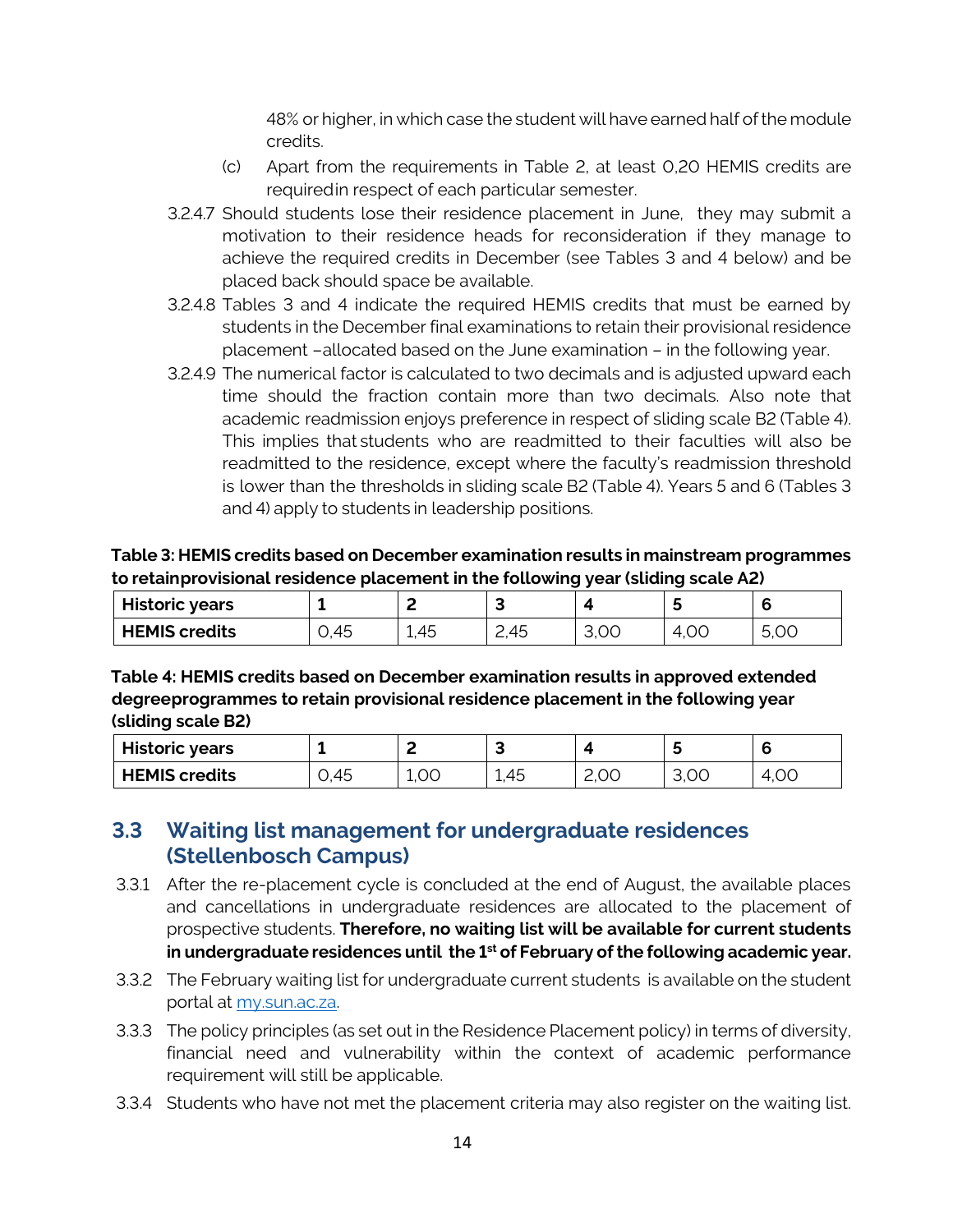Such students will only be considered for placement if there are no claims from students on the waiting list who meet the placement criteria.

#### **3.4 Procedures and rules applicable to the placement of senior students in senior residences (Stellenbosch Campus)**

- 3.4.1 Senior students who move out of undergraduate residences must formally apply for placement in a senior residence or LLL house.
- 3.4.2 For students to qualify for placement in senior residences in Stellenbosch, the same two central provisions apply, namely academic performance and diversity.
- 3.4.3 The maximum age for students in senior residences and/or LLL houses is 26 years.
- 3.4.4 The senior residences mainly accommodate students who have already been living in undergraduate residences.
- 3.4.5 Postgraduate students and students who studied at the undergraduate level at the University arecompared based on their weighted average per credit, and those with a higher weighted average per credit receive preference over students with a lower weighted average per credit. The weighted average per credit is calculated for undergraduate performance.
- 3.4.6 Senior undergraduate applicants (older than 21) who apply for senior residences must comply with the academic criteria for placement in undergraduate residences, as set out in paragraph 3.2.
- 3.4.7 Based on limited space, newcomer first years in senior residences can only be accommodated in senior residences from the waiting list that opens on the 1<sup>st</sup> of February of the new academic year. Considering private accommodation options, are recommended for new postgraduate students. Visit [www.maties.com](http://www.maties.com/) (private accommodation) for more information on private accommodation.
- 3.4.8 Students may stay in senior housing, e.g. senior residences, student houses or LLL houses, for a **maximum period of three years,** even if they have already been living in an undergraduateresidence. This period is cumulative regardless of whether students have changed their residence or programme.
- 3.4.9 Senior students may remain in senior residences for a longer period if they are part of leadership structures and meet all the academic requirements.

## **3.5 Waiting list management for senior residences (Stellenbosch campus)**

3.5.1 The Student Accommodation Office will contact students from the waiting list with a residence placement offer via telephone and/or email. If a student fails to respond within the requested turn-around time, the student will be prioritized for the next available space should they still wish to be considered. They will therefore retain their place on the waiting list.

#### 3.5.2 **September waiting listfor seniorresidences**:

3.5.2.1 After the official replacement process is concluded at the end of August, a waiting list will open on the **1 st of September** for senior accommodation.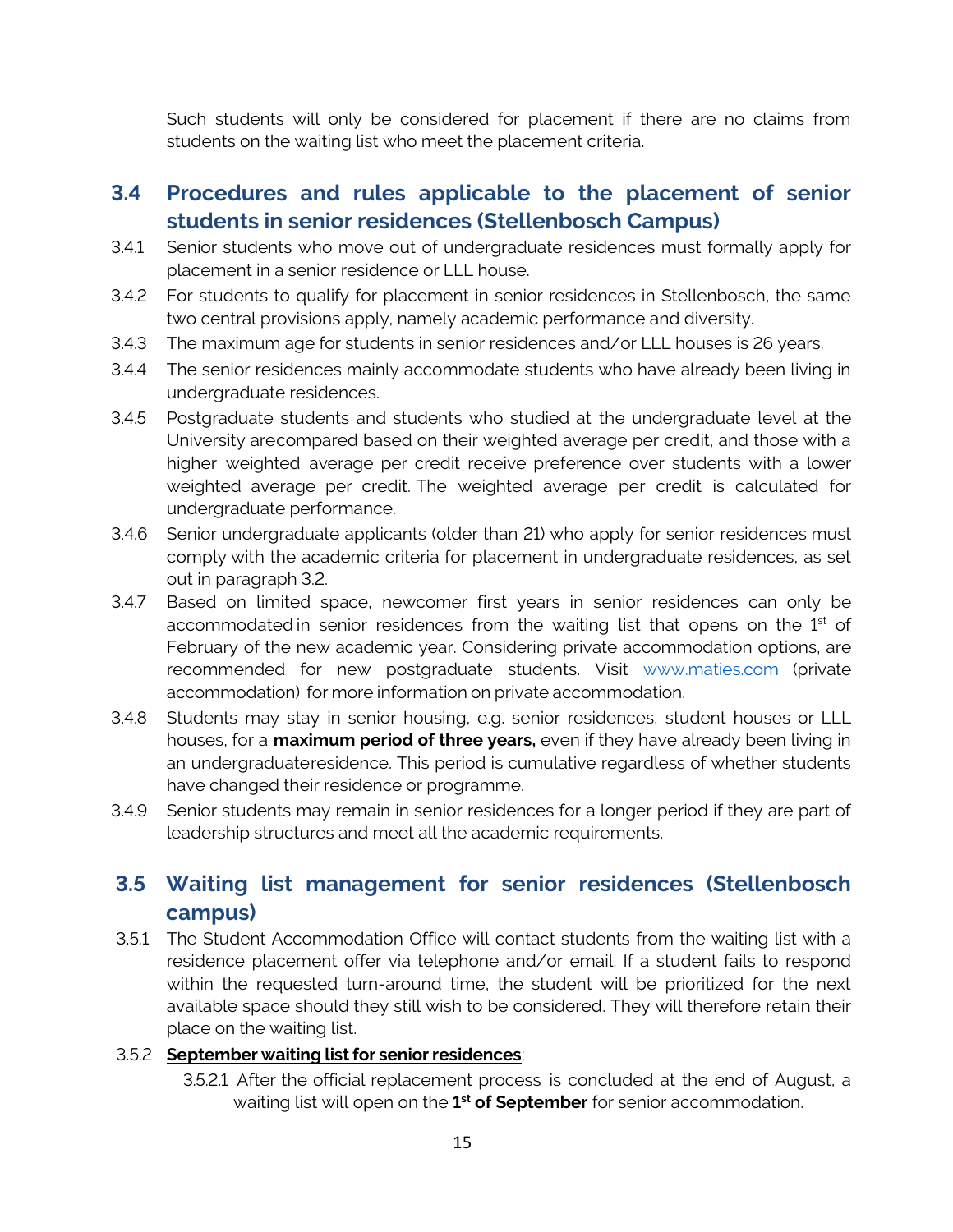- 3.5.2.2 When cancellations in senior residences are received, consideration will be given to the placement of students in the following order of preference:
	- (a) Applicants from undergraduate residences who meet the set academic and age requirements.
	- (b) Current senior students in senior residence who are following an undergraduate programme where the minimum duration of the relevant programme exceeds the three years allocated to senior residences.
	- (c) Current students who make use of private accommodation, meet the academic HEMIS and age criteria and applied for senior accommodation for the following year.
	- (d) Vulnerability, financial support based on need and distance in the context of the policy principles could also be considered.
	- (e) If places are available and no claims for space from students on the waiting list who meet the placement criteria are made, students who do not meet the placement criteria, e.g. in terms of the HEMIS requirement, the minimum duration of three years and students older than 26 years, may be accommodated.
- 3.5.3 **February waiting list**: The September waiting list for senior accommodation expires on the 31<sup>st</sup> of January of the new academic year. The new waiting list will then open for all students on the 1<sup>st</sup> of February. Any senior student may register on this waitinglist.
	- 3.5.3.1 Students will be placed according to academic performance and the age requirement. In accordance, the following criteria will also be considered:
		- (a) Vulnerability, financial support based on need and distance as set out in the policy principles could also be considered.
	- 3.5.3.2 Older undergraduate first year students who do not qualify for undergraduate residence will be prioritized. Students who have not met the placement criteria may also register on this list.They will, however, only be considered for placement if there are no claims from students on the waiting list who meets the placement criteria.
	- 3.5.3.3 If a student cancels his/her awarded place in a residence, or cancels after having moved into a residence, or turns down an offer of a place in residence, the student will move down on the waiting list, as the University has in fact already given the student a turn to accept a place.

## **3.6 Procedures and rules applicable to reapplication and replacement ofcurrent students (Tygerberg Campus)**

- 3.6.1 All admissions remain subject to the provisions of the University's placement policy. **It is thus not a given that any resident of any residence will be placed in a residence, or a residence of choice, in the following year.**
- 3.6.2 All students who already live in a University residence, or in private accommodation, must apply electronically at my.sun.ac.za before **31 July** every year to be (re)placed at a Universityresidence.
- 3.6.3 Such applications will only be considered if the students concerned have, in the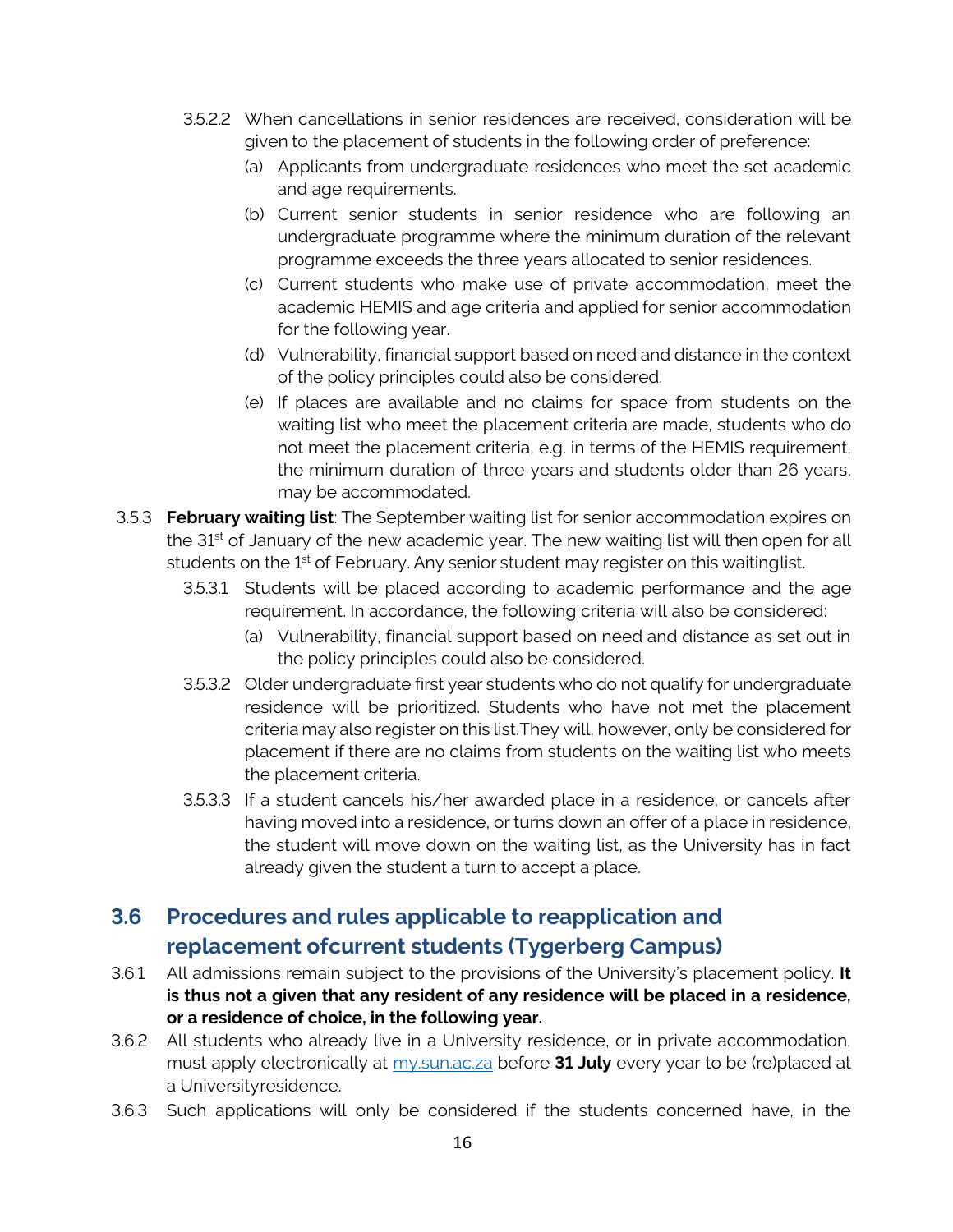University's opinion, delivered proof of satisfactory **academic performance** (see 3.6.8.1) and if there **are enough vacancies**.

- 3.6.4 For students of the Faculty of Medicine and Health Sciences who spent their first and/or second year in a residence on the Stellenbosch Campus and who then must move to the Tygerberg Campus, the allocation of a place in a residence on the Tygerberg Campus will depend on the availability of places after the placement of first-year students in Tygerberg residences.
- 3.6.5 There are no undergraduate residences on the Tygerberg Campus, but a distinction is made between junior and senior residences, and students move from junior to senior residences during their undergraduate studies.
- 3.6.6 The junior phase for MBChB students is broadly regarded as the first to third year, while the senior phase is regarded as the fourth to the sixth year. For the allied health sciences, the junior phase is broadly regarded as the first to the third year, while the senior phase refers tothe fourth year.
- 3.6.7 As a point of departure, the aim is to place a ratio of 40:60 first-years to second and third-years in the junior residences on the Tygerberg Campus.
- 3.6.8 The re-placement criteria are as follows:
	- 3.6.8.1 Academic performance (the weighted average achieved at the end of the previous academic year) serves as the primary criterion for re-placement in a residence. For first years the June average is used as criteria for re-placement in a residence.
	- 3.6.8.2 In line with the Policy, the aim is also to ensure diversity and to reflect the demographic profile of the campus in residences.
	- 3.6.8.3 Further criteria that may also be considered as replacement criteria for students on the Tygerberg Campus are discretionary factors such as distance from the campus, access to transport, financial and social circumstances, and health factors.

## **3.7 Waiting list for current students (Tygerberg Campus)**

- 3.7.1 The Student Accommodation Office will contact students from the waiting list with a residence placement offer via telephone and/or email. If a student fails to respond within the requested turn-around time, the placement will be offered to the next student on the waiting list, and the student will be prioritized for the next available space should they still wish to be considered. They will therefore retain their place on the waiting list.
- 3.7.2 **September waiting list**: After the official replacement process is concluded at the end of August, all students who did not receive a placement may register on this waiting list by emailing the residence placement officer on the Tygerberg campus.
- 3.7.3 **February waiting list**: The September waiting list expires on the 31st of January of the new academic year. The new waiting list will then open for all students on the 1<sup>st</sup> of February. All students may register on this waiting list by emailing the residence placement officer on the Tygerberg campus.
- 3.7.4 Students who are applying for re-placement who resided in junior residences, will be prioritized for senior residences as soon as all the current students in residence have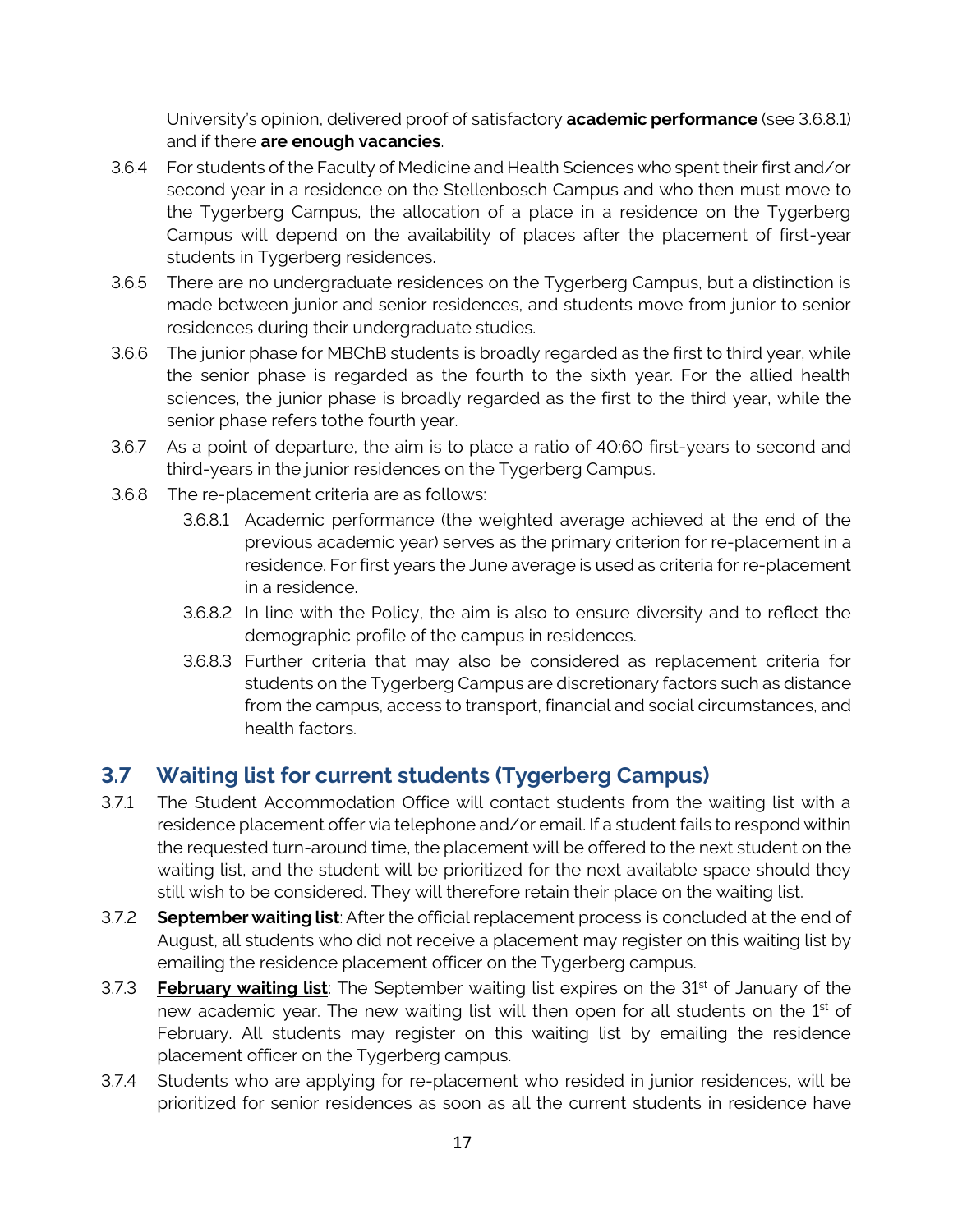been replaced, PSO students will be considered.

- 3.7.5 Students who do not meet the placement criteria, e.g. in terms of age, may also register on the waiting list. Such students will be considered for placement when there are no claims from students on the waiting list who meet the placement criteria.
- 3.7.6 The same discretionary factors, as set out in point 3.6.8.3, will be applicable to placing students from the waiting list.
- 3.7.7 If a student cancels his/her awarded place in a residence, cancels after having moved into a residence, **or turns down an offer of a placement in residence**, the student will forfeit his/herplace in a residence at Tygerberg Campus. If such a student wishes to be reconsidered for a place in residence, the student will be placed at the bottom of the relevant waiting list, as the University has in fact already given the student a turn to accept a place.

## **3.8 Procedures and rules applicable to the placement of students in the Listen, Live & Learn (LLL) Initiative houses**

- 3.8.1 The diversity profile that is pursued for the LLL Initiative plays a determining role. Applicants are thus placed according to the diversity needs of the overall LLL Initiative. The diversity profile includes the categories of gender, race, faculty of study and nationality.
- 3.8.2 Senior students apply for placement in the LLL houses directly with the LLL Office. The applications are considered for placement after applications are reviewed by an external panel as appointed by the LLL Office.
- 3.8.3 Students who are not registered for a full-time degree programme do not qualify to stay in the LLL houses, as set out in paragraph 2.2.8.
- 3.8.4 The maximum age for students placed in LLL houses is 26 years, as set out in paragraph 3.4.3,and students may only live in senior housing (including senior residences, student houses and LLL houses) for a maximum period of three years, as set out in paragraph 3.4.8.

#### **3.9 Re-application rules for students in leadership positions in residences**

- 3.9.1 Aspiring leaders must re-apply for residence placement for the following year.
- 3.9.2 Students can only be in leadership positions if they qualify for a place in residence. Leaders who, for example, do not meet the HEMIS requirements for residence placement or who areregistered for subjects or modules that do not lead to the awarding of a full qualification (e.g.when registered as a special student), do not qualify for a place in a residence. They will therefore not be able to hold a leadership position in a residence.
- 3.9.3 Senior students in *undergraduate residences* may, as a rule, reside in those residences for themaximum of the normal duration of the undergraduate programme for which they initially registered (the period is cumulative regardless of whether the student has changed residencesor was placed later). If, however, the student belongs to official leadership structures, for example as a primaria or primarius, house committee member, cluster convenor or residence/PSO mentor, the minimum accommodation in a residence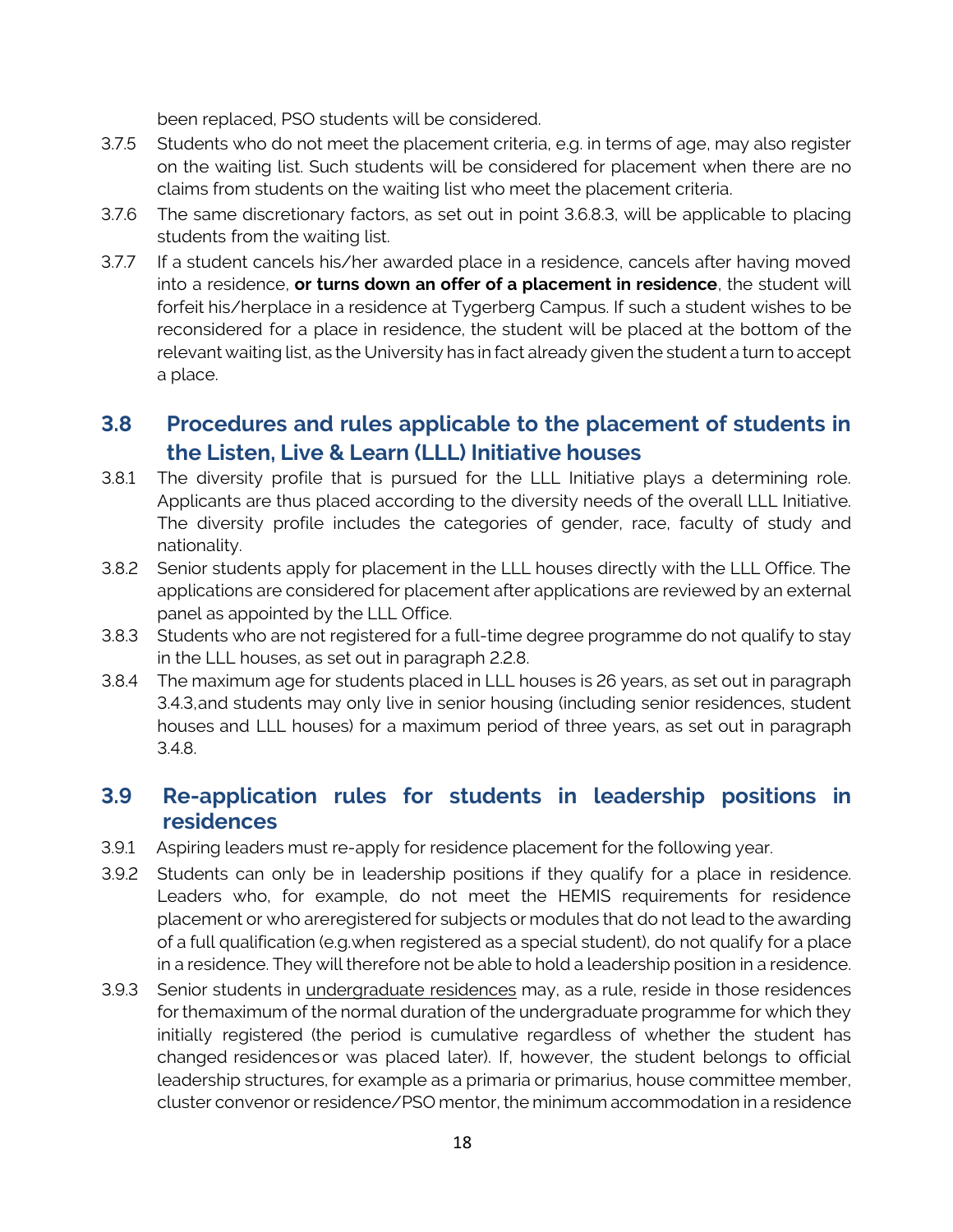may be extended.

- 3.9.4 Senior students in the senior residences may also remain for a longer period than the maximum of three years if they are part of the leadership structures and meet all the academic requirements.
- 3.9.5 At the Tygerberg Campus, student leaders could also reside in the junior residences for longerthan the prescribed three years.
- 3.9.6 Also see paragraph 3.4 for arrangements regarding the **Tygerberg Campus** in terms of the junior and senior phases.
- 3.9.7 Please note that only 25% of the members of a mentor group in a residence may be accommodated in a residence for longer than the normal duration of their degree programmes.

## **3.10 Procedures and rules applicable to PSO students applying for residence placement and PSO leaders in student houses (HK houses) (Stellenbosch Campus)**

- 3.10.1 Current students who reside privately and want to be considered for residence, can apply online at my sun ac.za in the preceding year for placement in residence.
- 3.10.2 Limited places are, however, available in undergraduate residences for students who live privately (PSOs) and are allocated based on availability.
- 3.10.3 Academic performance is used as the primary criterion for placement in undergraduate residences. Also see paragraphs 3.3 and 3.5 regarding the regulation pertaining to the undergraduate and senior waiting lists.
- 3.10.4 **Students who are already enrolled and want to be accommodated in a University residence for the first time (i.e. students who have stayed in private accommodation up to that point), need to pay the prescribed acceptance amount after placement.**
- 3.10.5 Leaders who are elected for PSO house committees have the option to be placed in PSO houses and cluster hubs.
- 3.10.6 These leaders should comply with the rules set for the placement of leaders in residences, e.g.the minimum academic requirements.
- 3.10.7 Should available places not be filled by HC members of the specific PSO, the available place will be offered to a mentor, senior committee member, senior house member or newcomer of that specific PSO - in this order. Should a place still be available, placement will be done from the waiting listas managed by the Student Accommodation Office. Students who are placed should comply with the criteria for placement.

#### **3.11 Placement made by Stellenbosch University International (SUI)**

3.11.1 Stellenbosch University International (SUI) focuses mainly on the placement of semester students. However, nearly 20% of the placements through the housing office of SUI are within the options of the South African Student Accommodation Office. This 20% is aimed at degree-seeking students, and their placements follow the same requirements as that of any placement made by the South African Student Accommodation Office (especially regarding HEMIS requirements).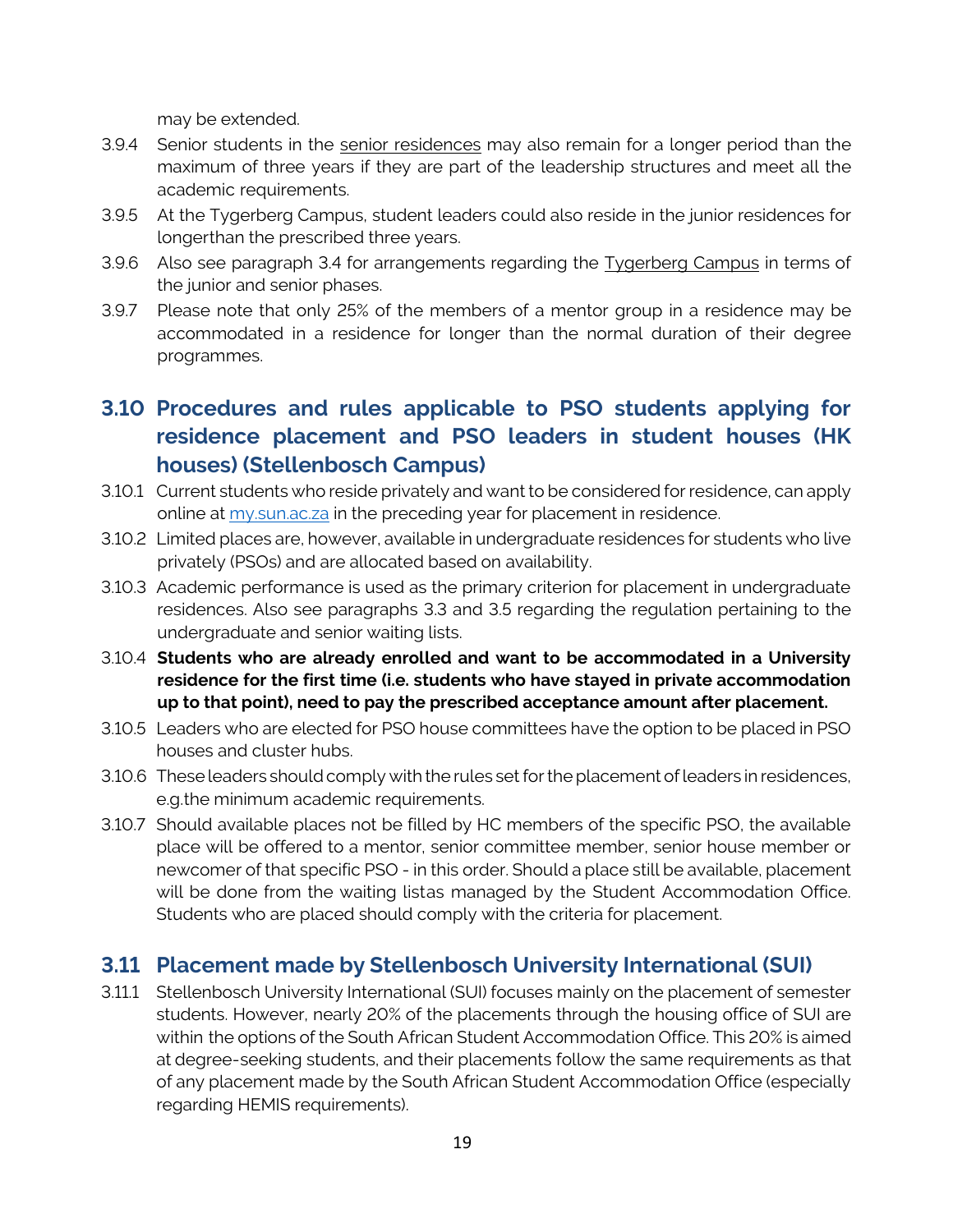- 3.11.2 Semester students are placed on a first-come-first-serve basis after the following placements,which consist of 80% of all placements, have been made:
	- 3.11.2.1 All re-applications from the previous semester.
	- 3.11.2.2 All exchange agreements with partner universities.
	- 3.11.2.3 All service provider agreements.
	- 3.11.2.4 A balanced placement between the number of:
		- a) Exchange students
		- b) Freemover students
		- c) Affiliated students
		- d) Short programme students
- 3.11.3 The housing office also follows its own re-application cycle per semester. First-semester international placements need to re-apply on or before 15 April every year for the second semester and all second-semester international placements need to reapply on or before 15 September for the first semester.
- 3.11.4 Should you have any further enquiries, feel free to email [interhouse@sun.ac.za.](mailto:interhouse@sun.ac.za)

## **3.12 Placement made by Maties Sport (Huis Neethling)**

- 3.12.1 Huis Neethling is a dedicated Maties Sport student athletes' residence, which provides a homeaway from home to nurture student athletes socially and academically, as well as enhance theperformance of talented student athletes.
- 3.12.2 Placement in Huis Neethling are made by the Maties Sport Residence Placement Committee according to the following criteria:
	- (a) First years:

High-performance (HP) codes – Provincial/National representation

 Competitive and Recreational Sport Codes - National representation and Bursary holders

(b) Seniors:

High-performance (HP) codes – Bursary holders

- 3.12.3 Maties Sport will consider (re)allocating accommodation to student athletes if they are high-performance bursary holders (bursary holders MUST be in the high-performance squads).
- 3.12.4 If the student does not meet the minimum Maties Sport placement requirements, his/her accommodation will be cancelled.
- 3.12.5 If a student cancels after the commencement of the academic year, he/she will be liable for acancellation fee of 30% of the outstanding accommodation fees for the year. The date of receipt of the written notice will be regarded as the official date for calculating any monies owed.
- 3.12.6 No transfers from Huis Neethling to other University residences are allowed, but studentathletes in University residences can be transferred to Huis Neethling.
- 3.12.7 Huis Neethling forms part of the AmaMaties cluster and is part of the University residence community.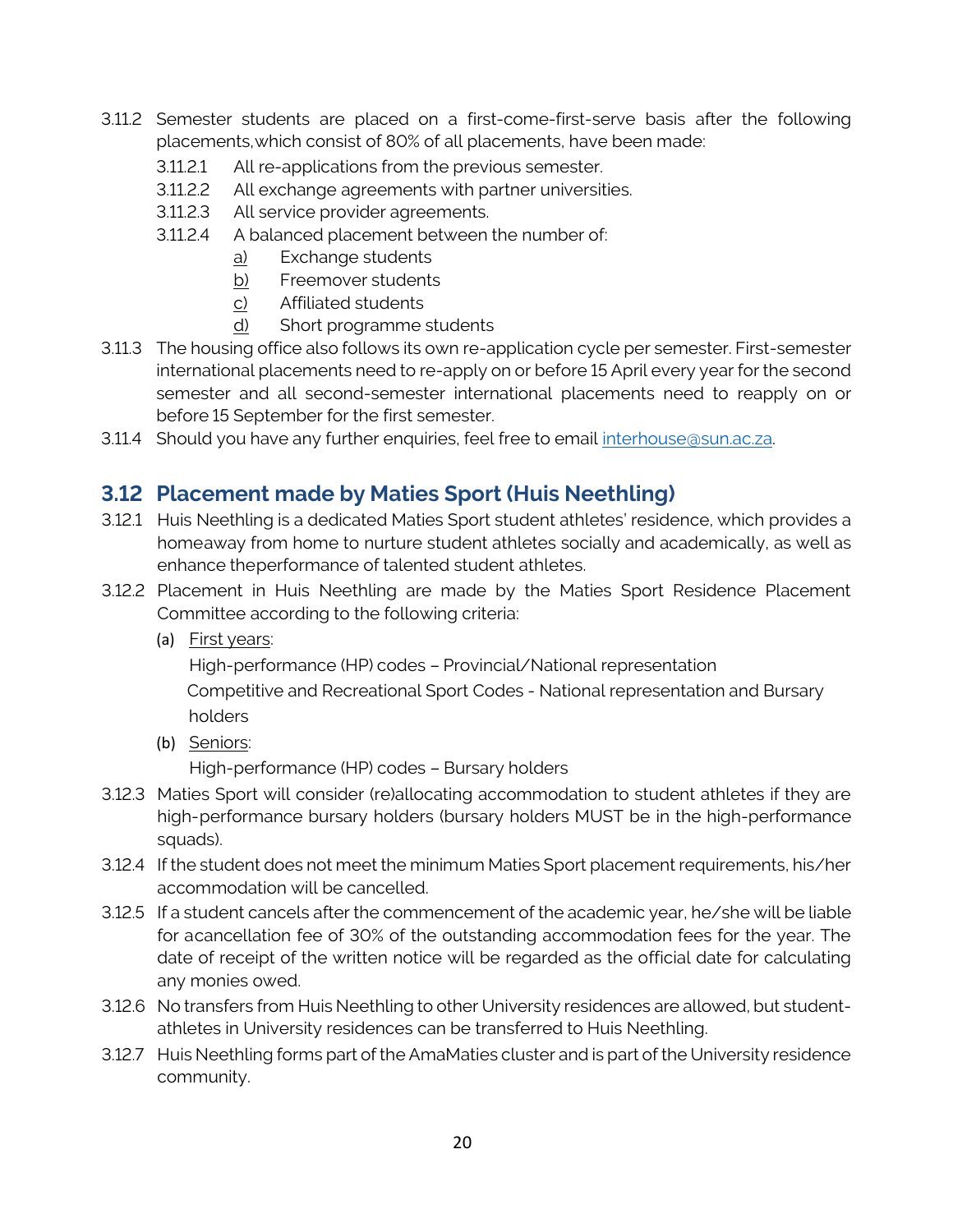# **4. PROCEDURES AND RULES APPLICABLE TO THE TRANSFERING OF STUDENTS**

- 4.1 Because of the high demand for a limited number of places in residences, prospective studentswill not necessarily be placed in the specific residence of their choice.
- 4.2 In the light of the University's endeavour to promote diversity in all residences and to distribute students from different backgrounds equally among residences, no request from prospective students for transfer from one residence to another will be considered.
- 4.3 The University reserves the right to transfer a student from one University residence/house to another where this may be deemed necessary.
- 4.4 Current students will, however, only be transferred from one residence to another in exceptional cases. The Head: Student Accommodation may, in consultation with the relevant role players such as the Centre for Student Counselling and Development (CSCD), Campus Health Services (CHS), the Centre for Student Communities (CSC) and the Director for Student Accommodation approve a request for a transfer based on:
	- 4.4.1 the availability of places in residence; and
	- 4.4.2 a sound motivation;
- 4.5 The University also reserves the right to:
	- 4.5.1 refuse to place a student in a University residence;
	- 4.5.2 terminate an occupant's lodging in a University residence by giving one week's notice; and
	- 4.5.3 deny a student continued lodging in University accommodation where such a student's conduct jeopardises the creation of healthy student communities.
	- 4.6 Where required, the above-mentioned shall be preceded by the following procedure.
		- 4.6.1 A committee convened especially for this purpose by the Director: CSC will, firstly, determine whether a resident's conduct indeed undermines/has undermined the creation of healthy student communities to such an extent that it justifies the denial of residence placement; and,
		- 4.6.2 secondly, whether other arrangements can be made to resolve the issue.
		- 4.6.3 Such a committee will consist of a minimum of five persons, namely the Director: CSC as convenor, the Director: Residence Placement, a member of staff from the Centre for StudentAffairs, a student representative appointed by the Students' Representative Council (SRC), andat least one staff member from the Centre for Student Counselling and Development (CSCD).

# **5. PROCEDURES AND RULES APPLICABLE TO ACCOMMODATION FEES**

#### **5.1 General rules and procedures**

5.1.1 All information on accommodation fees is contained in Part 3 of the University Calendar. **It remains the responsibility of students to make sure that they understand the financial rules and procedures applicable.**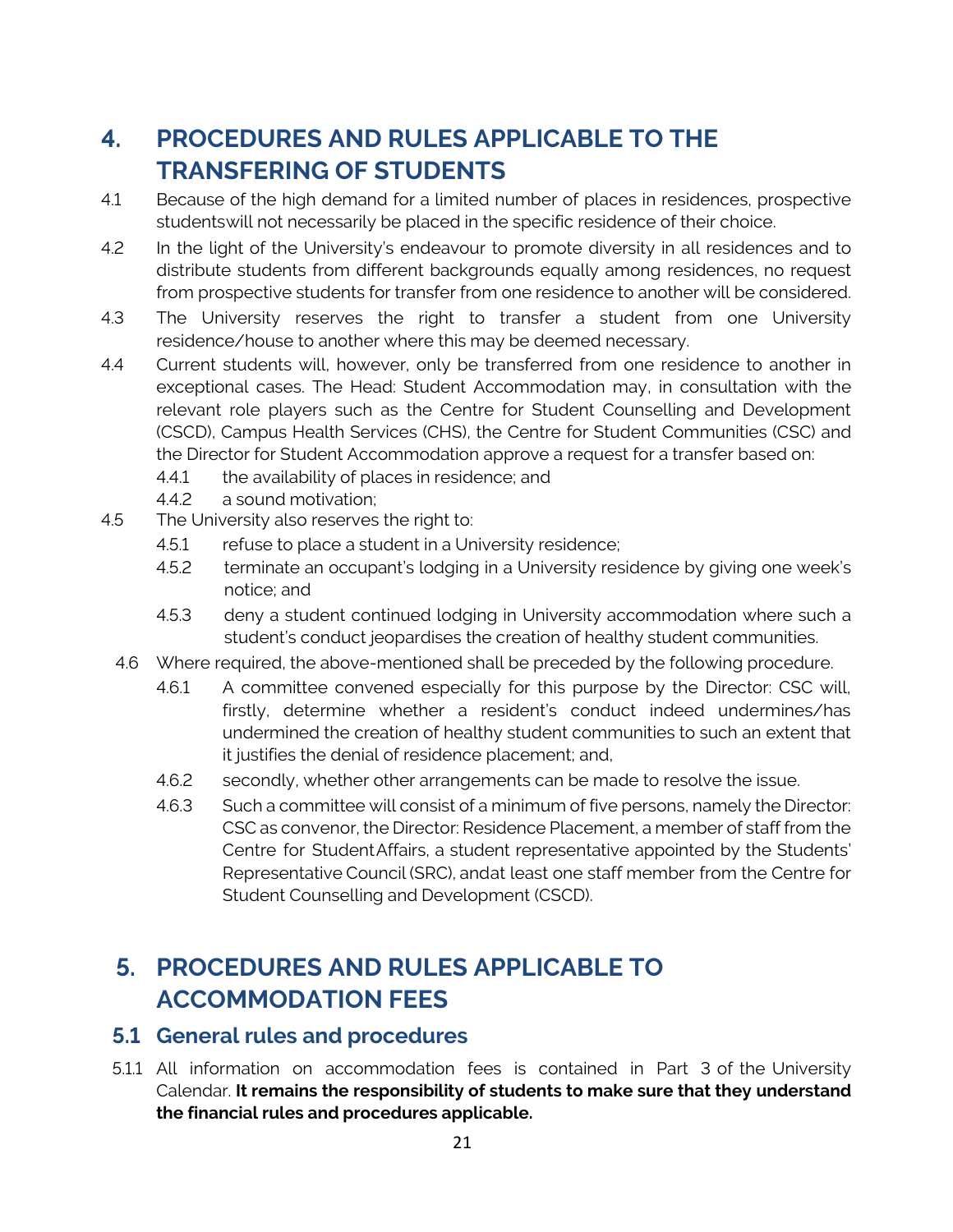5.1.2 Annual accommodation fees cover the period from approximately 18 January to 10 December in a particular year (depending on the University's almanac and excluding University vacations in the middle and at the end of the year). Students are expected to familiarise themselves with the respective annual arrival dates applicable to house committees, first-year students and senior students. Accommodation for the period mentioned above is not guaranteed in the form of any particular allocated bed,and the University reserves the right to transfer students to other accommodation following the first examination opportunities, depending on need and availability.

## **5.2 Procedures and rules applicable to the cancellation or termination of residence lodging for current students**

- 5.2.1 Before commencement of the academic year
	- 5.2.1.1 Enrolled students may cancel their provisional placement until 30 September in the year preceding the year of lodging to which the cancellation pertains, without incurring any liability for accommodation fees for the following year.
	- 5.2.1.2 Should cancellation occur after the date above, though prior to the commencement of the academic year, the University will levy a cancellation fee. A cancellation fee of R1 000 will be payable in respect of cancellations of lodging **after 30 September**; R2 000 will be payable for cancellations **after 31 October**, and R3 000 will be payable for cancellations **after 30 November** in the year preceding the year of lodging to which the cancellation pertains.
- 5.2.2 After commencement of the academic year
	- 5.2.2.1 Should enrolled students wish to cancel their accommodation, they are required to notify the Student Accommodation Office in writing or by completing the required [cancellation forms](http://www.sun.ac.za/english/maties/Documents/Cancellation%20of%20residence%20placement.pdf) and sending it to [info@sun.ac.za.](mailto:info@sun.ac.za)
	- 5.2.2.2 The date of receipt of the written notice will be regarded as the official date for calculating any monies owed.
	- 5.2.2.3 Students will be liable for a cancellation fee of 30% of outstanding accommodation fees.
	- 5.2.2.4 Students will be required to vacate their residence lodging on the day of cancellation.
	- 5.2.2.5 If students cancel their accommodation on the grounds of ill health and submit a satisfactory medical certificate, they may be exempted from liability for the cancellation fee.
	- 5.2.2.6 However, final decisions about the reimbursement of all monies rest with the University.

# **6. PROCEDURES AND RULES APPLICABLE TO STUDENTS IN PRIVATE ACCOMMODATION (PSO STUDENTS)**

6.1 All students who are not placed in University residences are divided into PSO wards.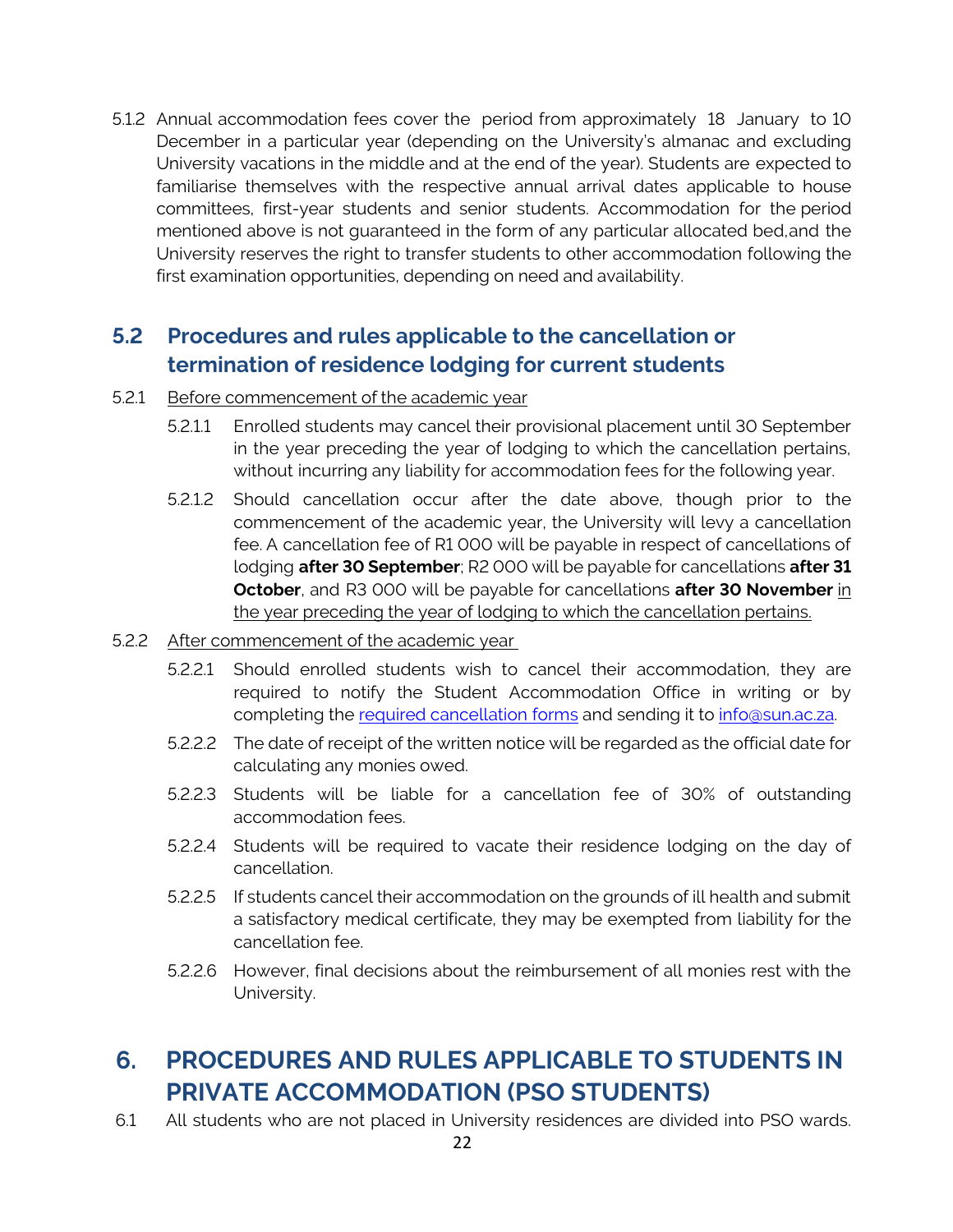PSO is short for Private Student Organisation – the organisation caters for students who do not live in residences and allow them a similar social structure to that enjoyed by residencestudents.

- 6.2 PSOs **DO NOT** provide accommodation **it is the students' own responsibility to find suitable private accommodation.**
- 6.3 The PSO consists of 11 wards, namely Capri, Oude Molen, Pieke and Vesta (men's wards); Aristea, Equité, Silene and Venustia (women's wards); and Aurora, Olympus and Osler (combined men's and women's wards, with Osler on Tygerberg Campus).
- 6.4 All private students are subject to the rules and regulations of Stellenbosch University and the private wards to which they belong.
- 6.5 In terms of a Council resolution, all private students are compelled to join the Private StudentOrganisation (PSO) and to pay PSO membership fees.
- 6.6 Students who live in accredited private accommodation still form part of the relevant PSO ward.
- 6.7 As far as PSO and therefore also cluster allocations are concerned, it is equally important to pursue the two core provisions, namely academic performance and diversity.
- 6.8 The same aim is pursued, namely, to allocate students in such a way that it will contribute to the formation of healthy, diverse communities, which in turn will ensure optimal formation and development in the out-of-class context, and eventually also academic and other success.
- 6.9 In order to achieve the aforementioned aims, students are allocated randomly to PSO wards,as per Stellenbosch University's placement policy and, therefore, also to one of the seven clusters.
- 6.10 A cluster comprises residences that are grouped together, primarily geographically, and into which one PSO ward (in the case of an integrated men's and women's ward) or two PSO wards(in the case of separate men's and women's wards) are incorporated to form a student community (currently approximately 2 500 to 3 000 students). Such a cluster with residences and PSO wards is managed generally by a residential education (ResEd) coordinator, assisted by a student leadership structure. The cluster forms a smaller student community with the intention of improving the quality of the experience of all students at the University, and improving the integration of PSO students into campus life.
- 6.11 The clusters are: Wimbledon (Eendrag, Helshoogte, Sonop, Irene, Aristea, Vesta, Russel Botman House and the LLL village); Victoria (Monica, Harmonie, Wilgenhof, Oude Molen, Silene and Huis de Villiers); Vicmeyr (Dagbreek, Majuba, Minerva, Huis Ten Bosch, Lydia and Aurora); amaMaties (Serruria, Nemesia, Erica, Helderberg, Capri and Equité); Validus (Simonsberg, Huis Visser, Huis Marais, Goldfields, Academia and Olympus); Rubix (Nerina, Metanoia, Heemstede, Venustia and Pieke); and Tygerberg (eNkanyini, Meerhof, Huis Francievan Zijl, Hippokrates, Nkosi Johnson House, Ubuntu and Osler).